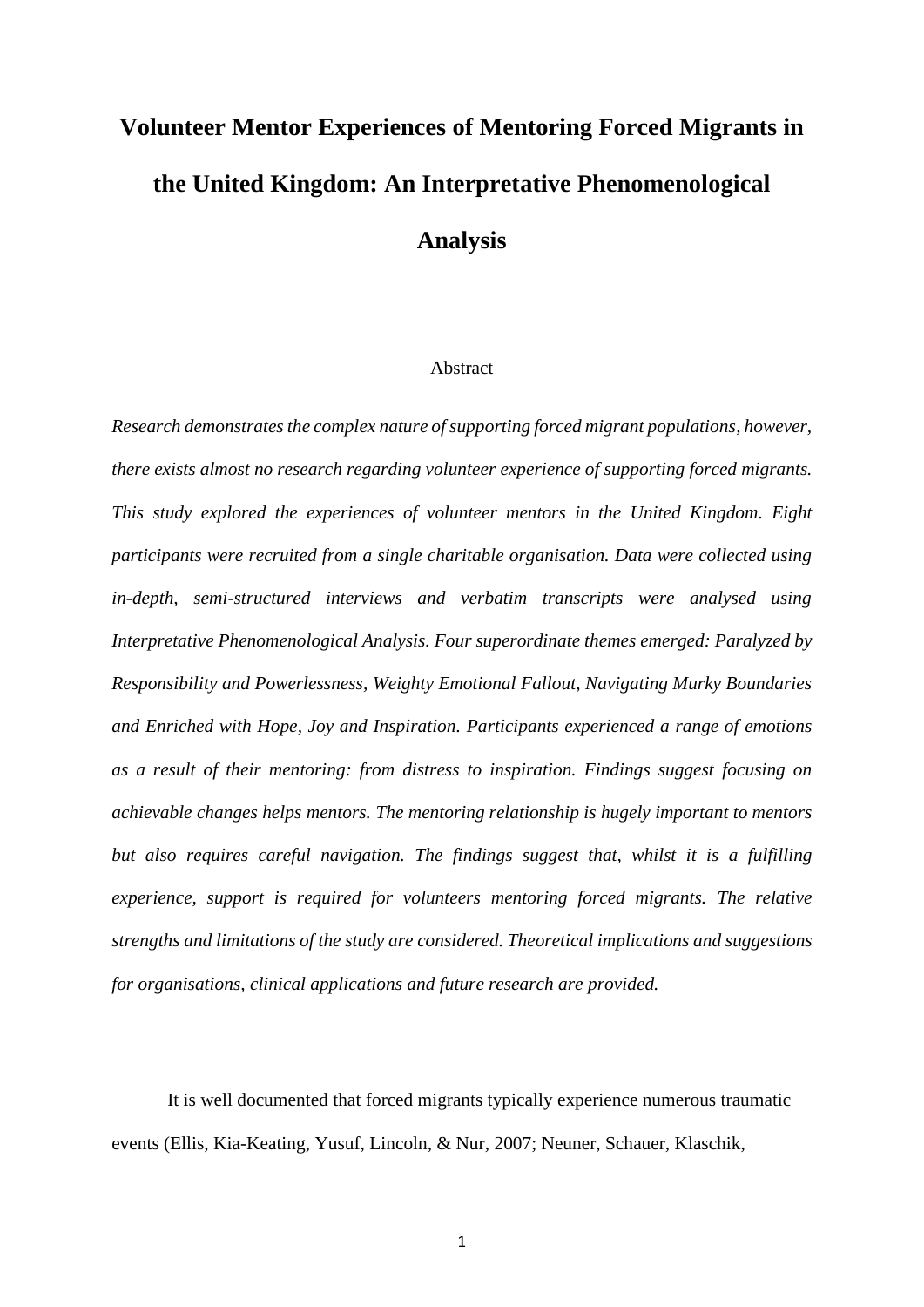Karunakara, & Elbert, 2004). This population has exacerbated rates of Posttraumatic Stress Disorder (PTSD) and other mental health difficulties associated with trauma (Morgan, Melluish, & Welham, 2017). A systematic review of the literature (Fazel, Wheeler, & Danesh, 2005) estimated a prevalence of between 7% and 17% of diagnosed PTSD in refugee populations. High rates of co-morbidity with other mental health difficulties, namely depression, were found. This estimate does not, however, account for those who have not accessed services or with unrecognised difficulties. Supporting this population can therefore be challenging and is associated with a wide range of psychological implications for healthcare professionals (Century, Leavey, & Payne, 2007; Robertshaw, Dhesi, & Jones, 2017).

Several models seek to explain the effects, including benefits and challenges, of working with traumatised populations. It is proposed that responses akin to direct traumatic experience, such as loss of predictability of the world and shattered beliefs, occur (Barrington & Shakespeare-Finch, 2013; Ehlers & Clark, 2000), resulting in experiences and behaviours like those in PTSD (Lusk & Terrazas, 2015). Beneficial psychological changes, including growth in self-perception, inter-personal relationships and life philosophies, may also occur (Tedeschi & Calhoun, 1996) for those working with traumatised populations. Ludick and Figley's (2017) compassion fatigue resilience (CFR) model proposes a framework whereby empathic concern and exposure to suffering contribute to development of secondary traumatic stress, which is influenced by additional factors (such as self-care) to create compassion fatigue resilience. Protective factors contribute to this state wherein adaptation and coping abilities have been attained. However, the authors highlight that specialist training is often required to access protective factors. Although these models acknowledge some complexity of experience of working with traumatised populations and the importance of social context, they do not seek to explore the phenomenon of this experience. Qualitative,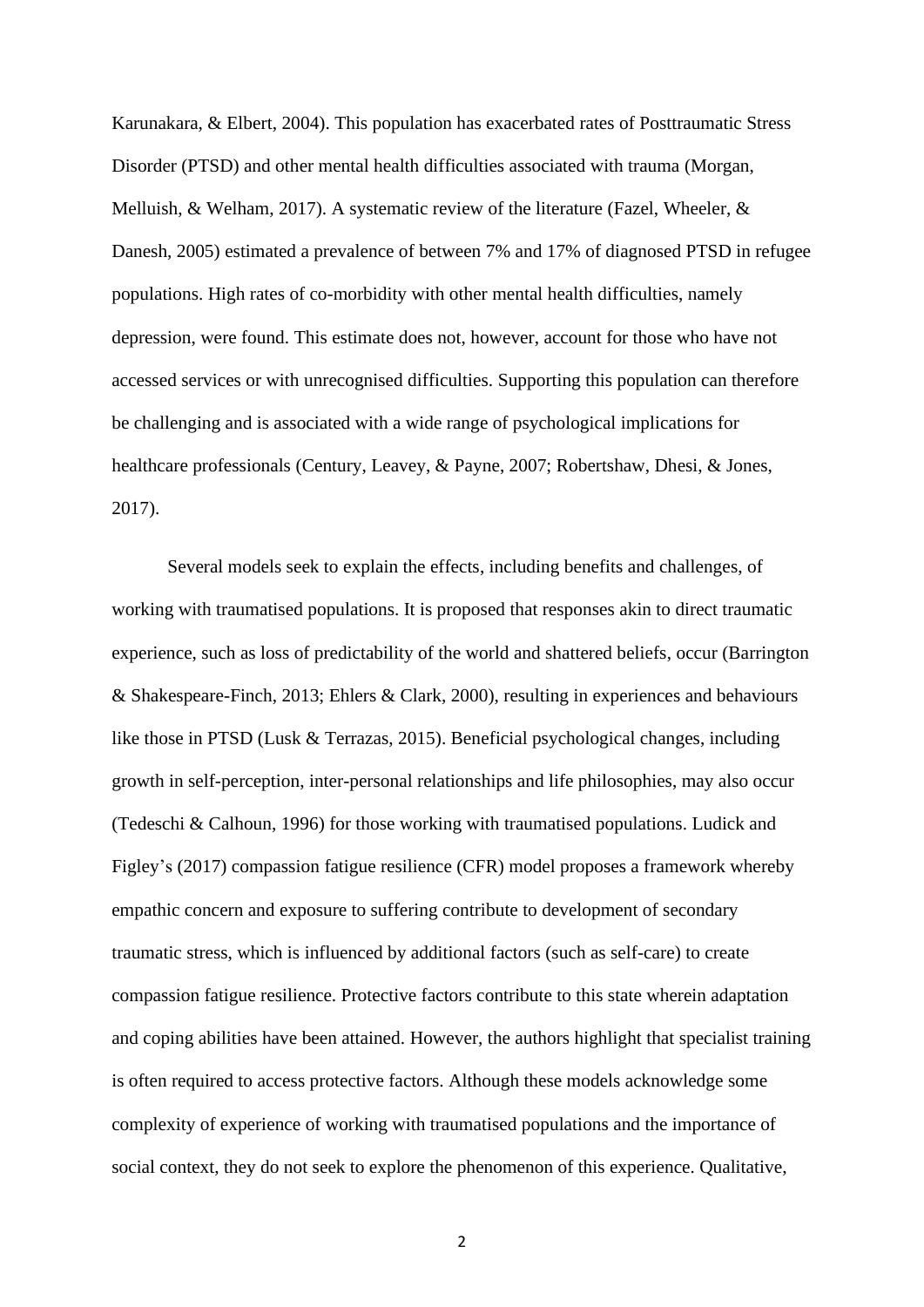phenomenological, exploration of experience can inform our understanding of this complex process, and further our psychological understanding of the meanings ascribed to supporting forced migrants. This could improve support for those supporting forced migrants whilst contributing to the theoretical literature.

## **Professional experiences supporting forced migrants**

A wealth of qualitative literature indicates that professionals who support forced migrants can experience complex emotions and profound changes. High levels of distress are consistently reported, particularly when hearing about forced migrants' traumatic experiences. This has been conceptualised as 'vicarious trauma' and 'burnout' in healthcare professionals and psychological therapists (Barrington & Shakespeare-Finch, 2013, 2014; Hernandez-Wolfe, Killian, Engstrom, & Gangsei, 2015; Splevins, Cohen, Joseph, Murray, & Bowley, 2010). A study of twelve refugee centre staff, holding practical and supportive roles, highlighted the range and scale of clients' difficulties and the pressure this carried for them, describing structures they worked within as limiting (Guhan & Liebling-Kalifani, 2011). Some participants cited feeling overwhelmed and traumatised. Whilst this study offers important insights into experiences of employees supporting forced migrants, lack of clarity around participant job title, role and training makes the content difficult to contextualise. In a novel thematic analysis with 13 counsellors working with forced migrants, participants described themselves as feeling conflicted and sometimes helpless (Century et al., 2007). They described uncertainty about appropriate responses to clients' harrowing stories and distress and feeling unsupported due to limited resources. Moreover, interpreters working with forced migrants described intense feelings, mirroring the clients' emotions when listening to their accounts, particularly when they had had similar experiences (Splevins et al., 2010).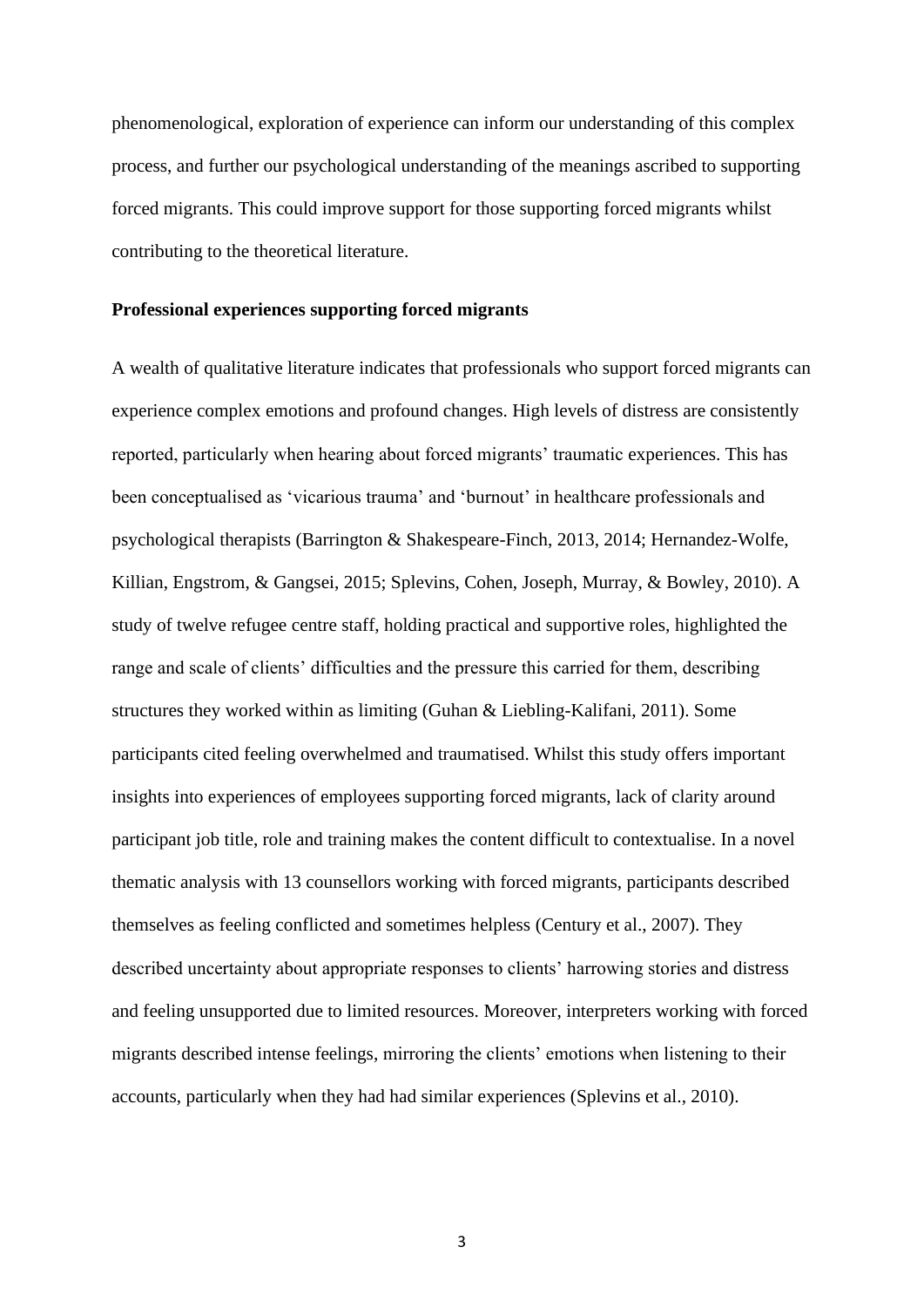Studies consistently highlight the importance of personal coping strategies but also training, supervision and in managing these distressing experiences. Individualised coping strategies aid management of feeling shock and distress (Barrington & Shakespeare-Finch, 2013; Guhan & Liebling-Kalifani, 2011; Splevins et al., 2010). However, supervision may be useful for making sense of traumatic accounts heard.

In addition to difficulties in listening to distressing accounts, several studies have also identified difficulties with boundaries for professionals working with forced migrant populations. For example, interpreters experienced problems identifying appropriate boundaries due to a lack of training and supervision (Splevins et al., 2010). Counsellors also experienced boundaries as harder to maintain due to the population's 'specialist needs' (Century et al., 2007). However, explicit exploration of how and why boundary maintenance was challenging for counsellors was omitted from the study.

The benefits to working with forced migrants are also reported. Therapists described their work as meaningful and rewarding, some reflecting existentiality and on personal circumstances (Apostolidou, 2016a; Schweitzer, van Wyk, & Murray, 2015). They spoke of feeling wiser, 'richer' or 'deeper' and more able to live in the moment because of their work. Interpreters also reported improvement in personal qualities and life outlook (Splevins et al., 2010). 'Not for profit' staff felt their work reinforced their beliefs and values and gained enjoyment from seeing clients 'grow' (Guhan & Liebling-Kalifani, 2011), although staff roles were combined in the study meaning specific associated roles cannot be identified. These benefits were sometimes conceptualised as 'vicarious post traumatic growth' or 'vicarious resilience' (Barrington & Shakespeare-Finch, 2014) and these vicarious responses were described as 'transformative' for trauma therapists (Hernandez-Wolfe et al., 2015).

## **Volunteer experiences supporting forced migrants**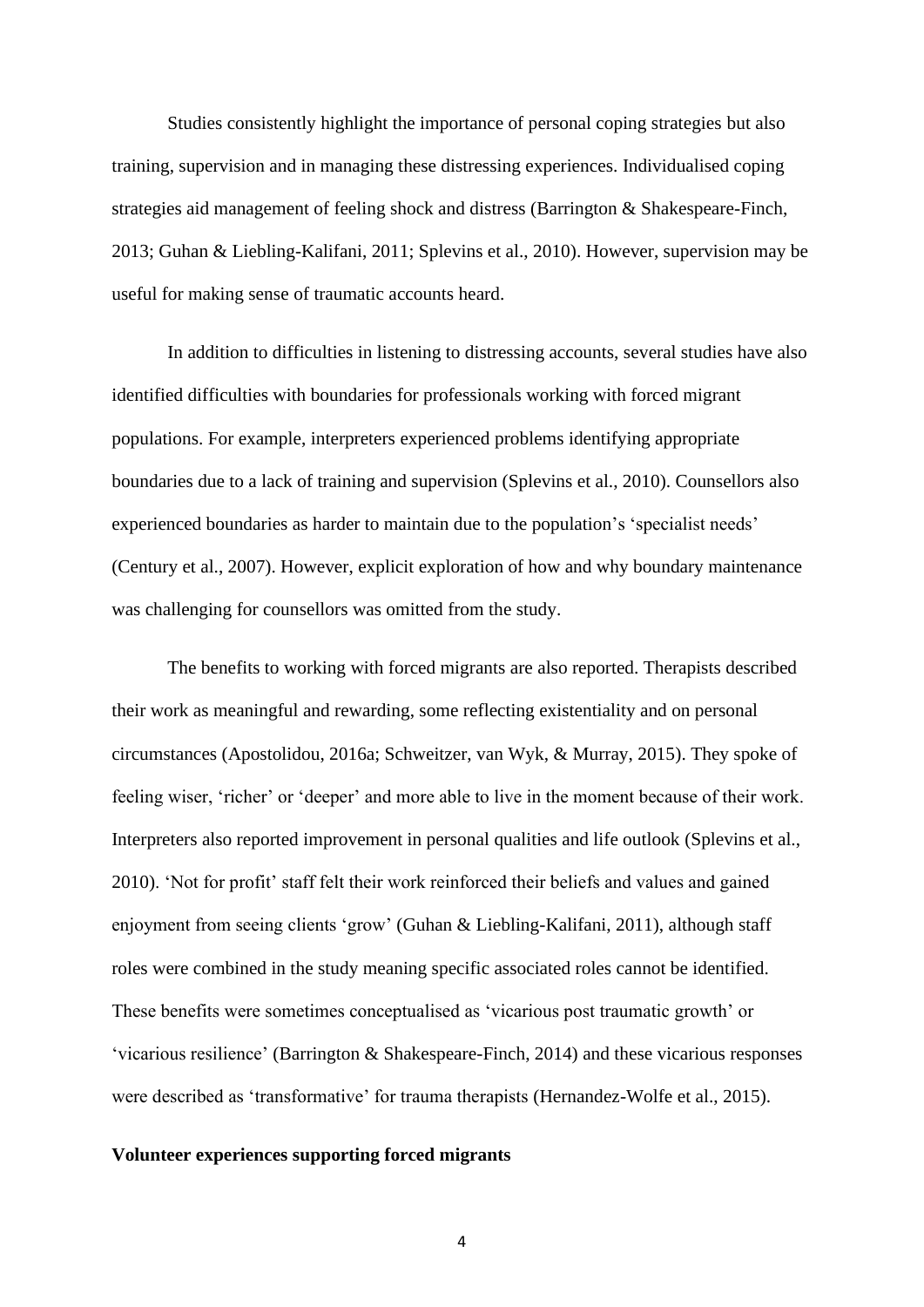Volunteers are commonly involved in supporting forced migrants in the UK, however often do not have professional experience and training to draw upon and may not be offered supervision (Wren, 2007). Wren raises concerns regarding the reactive nature of service provision and large responsibility placed on voluntary and charitable sectors to meet needs unmet by statutory services. Furthermore, research with 25 volunteer organisations offering befriending programmes for refugees in Australia, Canada, England, and the United States indicates that organisations feel their volunteers can become overwhelmed by refugees' complex needs and traumatic experiences (Behnia, 2007). Given these factors and the findings regarding professionals' responses to hearing forced migrants' stories, and the reference to the value of supervision, it is therefore important to consider the experiences of volunteers supporting forced migrants.

Only one study regarding volunteers was identified. Jones and Williamson sought to explore the roles, motivations and experiences of eight volunteers working in Glasgow with forced migrants using a framework analysis (Jones & Williamson, 2014). Some described their relationship with those they supported as a friendship and named these relationships as the most positive aspect of their work. Participants reported finding it particularly stressful and upsetting when those they supported were refused asylum or made destitute. Boundaries and directly and indirectly witnessing traumatic events were identified as a struggle, however this was not explored. All participants placed value on organisational support, however most felt little was available – partly due to resource and funding limitations. Whilst this study provides some understanding of volunteers' experiences, it is brief and acknowledges the limited insight it provides, emphasising the need for further research.

In summary, studies demonstrate the complex nature of experiences related to working with forced migrant populations. Although several studies seek to document and explore the experiences of professionals, there is almost no research regarding volunteers'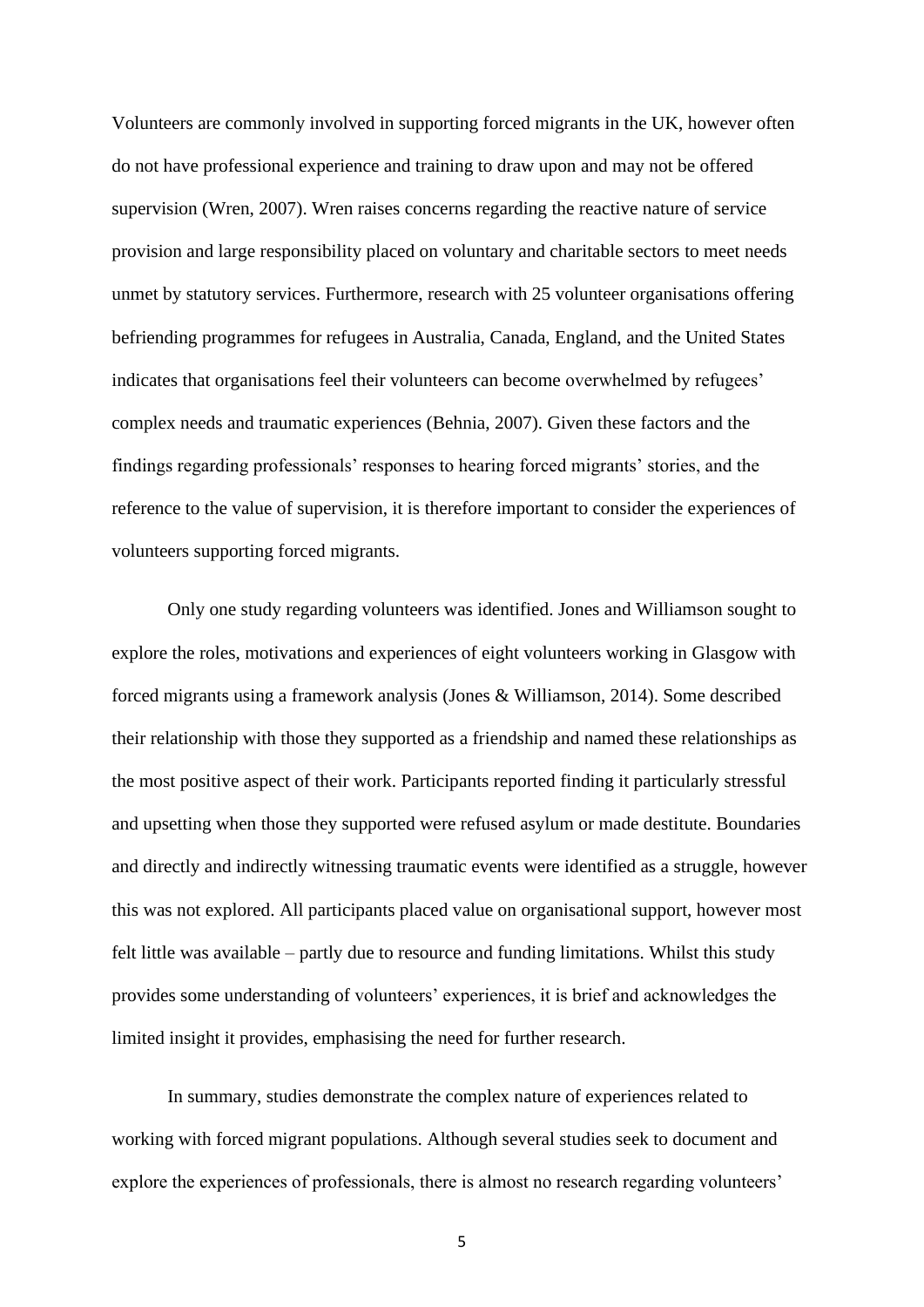experiences. Research has highlighted the challenge in listening to the traumatic accounts and stories of forced migrants, the importance of training and supervision and difficulties with boundary maintenance. Although volunteers may have access to less support for their own needs than employed professionals do, they are often relied upon to support forced migrants in the UK. This study therefore aims to explore the experiences of volunteer mentors supporting forced migrants in the UK.

## **Research question**

Since this study is discovery orientated, the study research question is broad and open-ended: What are the experiences of volunteers supporting forced migrants in the UK?

A secondary question, given professionals' experiences of hearing forced migrants' stories, is: How do volunteers make sense of the stories they hear in their roles?

# **Method**

# **Design**

A qualitative design employing individual semi-structured interviews and Interpretative Phenomenological Analysis (IPA) was used to generate in-depth accounts of experience (Smith, Flowers, & Larkin, 2009). IPA is a popular and well used research method, frequently utilized within psychology when addressing phenomenological research questions. Moreover, IPA is a recognised research method for exploring refugee experience from a phenomenological perspective (e.g. Rosbrook & Schweitzer, 2010; Schweitzer & Steel, 2008).

IPA was considered appropriate given the lack of prior research and interest in exploring individuals' lived experiences of this phenomenon within its context (Pietkiewicz & Smith, 2014). Shinebourne (2011) details the theoretical underpinnings of IPA, and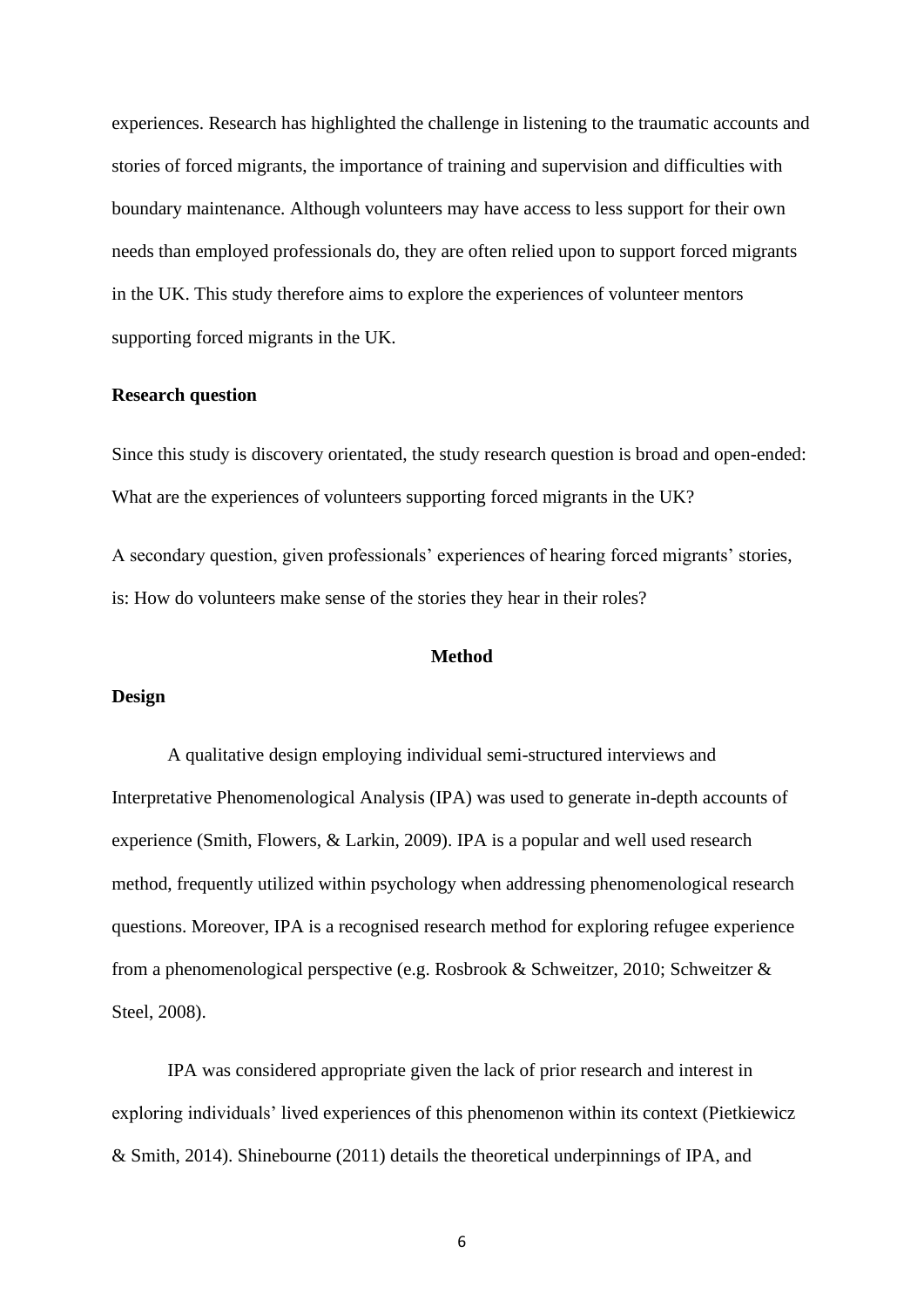outlines how these are informed by Heidegger, Merlau-Ponty and Sartre's phenomenological and existential works. There is not an overall agreement between different philosophers and researchers on the matter of phenomenology, however the authors of this article take an epistemological and ontological position grounded in critical-realism and contextualism (Bryman, 2012). This position is most consistent with IPA, thus making this the most appropriate methodology to explore the research questions in this study.

Ethical approval was obtained from the Faculty of Medicine and Health Sciences Research Ethics Committee at the University of East Anglia.

# **Participants**

Participants were eight volunteer mentors recruited from a single charitable organisation in the East of England, who typically met their mentees once a week for 90 minutes. Their role was to support mentees in reaching individualised, collaboratively set goals. Recruitment was purposive to select a sample most relevant to the research question (Willig, 2013). In accordance with the philosophical underpinnings of IPA, a homogenous sample were recruited who were current volunteer mentors (active within the last six months), mentoring for more than six months, over the age of 18 and English speaking. Prospective participants were excluded if they were a qualified professional in a relevant field (such as social work, counselling, psychological therapies or mental health) or had lived experience of forced migration, since this would change the sense-making of their volunteer experiences. Further demographic information was not collected in the interest of preserving confidentiality, due to the small size of the charitable organisation. A reflexive lens was used throughout, in particular to consider the potential influence of pre-conceived assumptions in developing the research question, topic guide and recruitment.

# **Materials**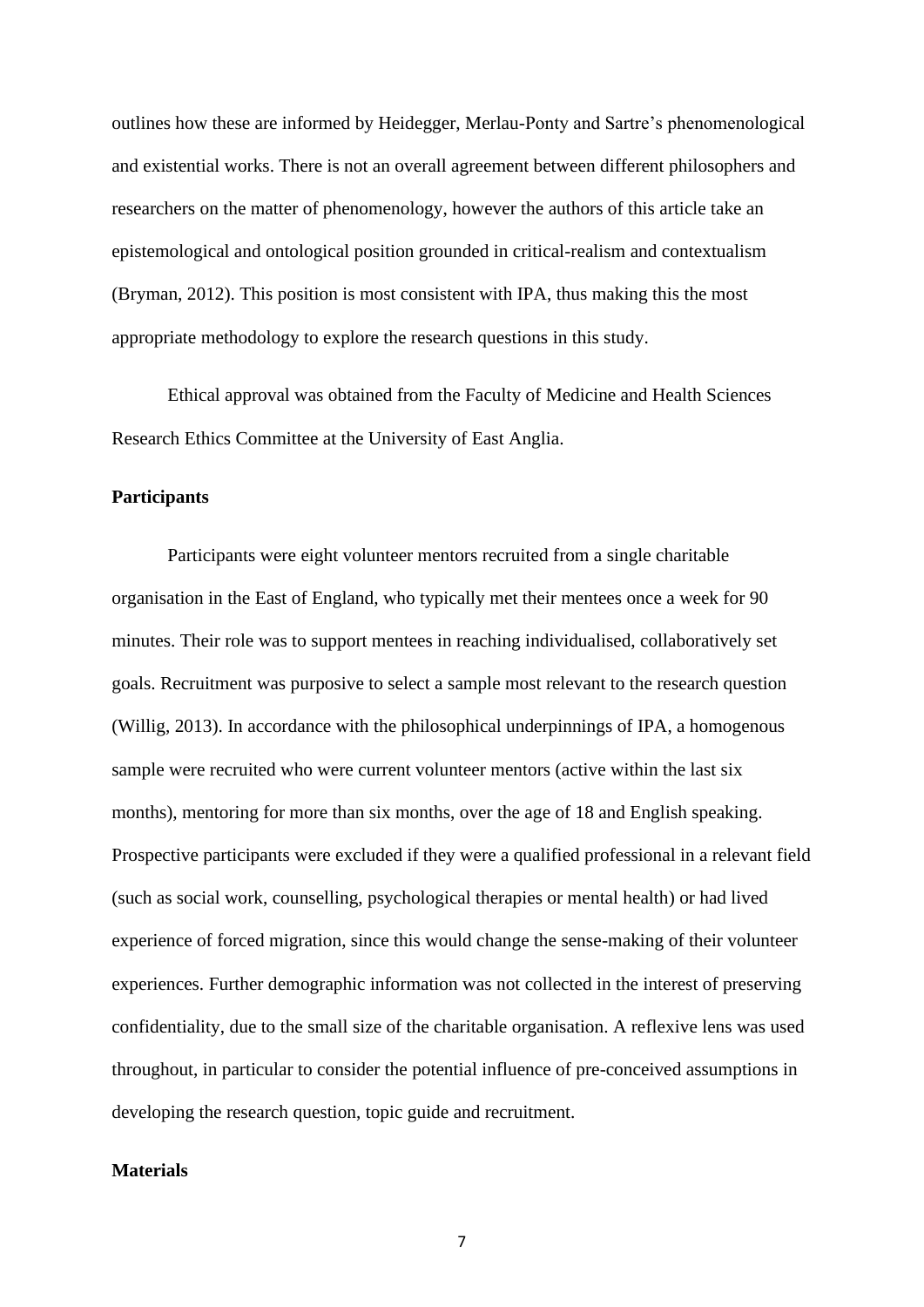A semi-structured interview guide was developed with reference to previous research and in consultation with the organisation (Jones & Williamson, 2014). The interview guide was refined through a pilot interview. In line with the study aims, questions were open-ended and moved from description to interpretation and reflection (e.g. "Tell me a bit about what it is like to hear the stories of the people you work with?" to "How do you make sense of the stories you hear?" and "What changes as a result of the stories you hear?"). The guide was applied flexibly to allow exploration of participants' topics naturally as they occurred (Smith et al., 2009).

# **Procedure**

Informed consent was gained before participants entered the study. Participants were advised they could withdraw, in accordance with the British Psychological Society (BPS) Code of Human Research Ethics (BPS, 2014), for up to four weeks post-interview without needing to give a reason and without any repercussion. It was not possible for participants to withdraw after this time frame due to the commencement of transcription and analysis, and this was clearly explained to participants before they gave their consent. They were told confidentiality would be maintained wherever possible, excepting concerns regarding safety. Participants were offered a choice of interview settings; all selected the University of East Anglia. Interviews were audio-recorded and lasted between 47 and 77 minutes. All data were transferred and stored securely. Although the interview was designed to be benign, participants were advised they could pause or end the interview at any time and the interviewer, a trainee clinical psychologist, monitored distress throughout. Debrief information signposted participants to support resources.

## **Analysis**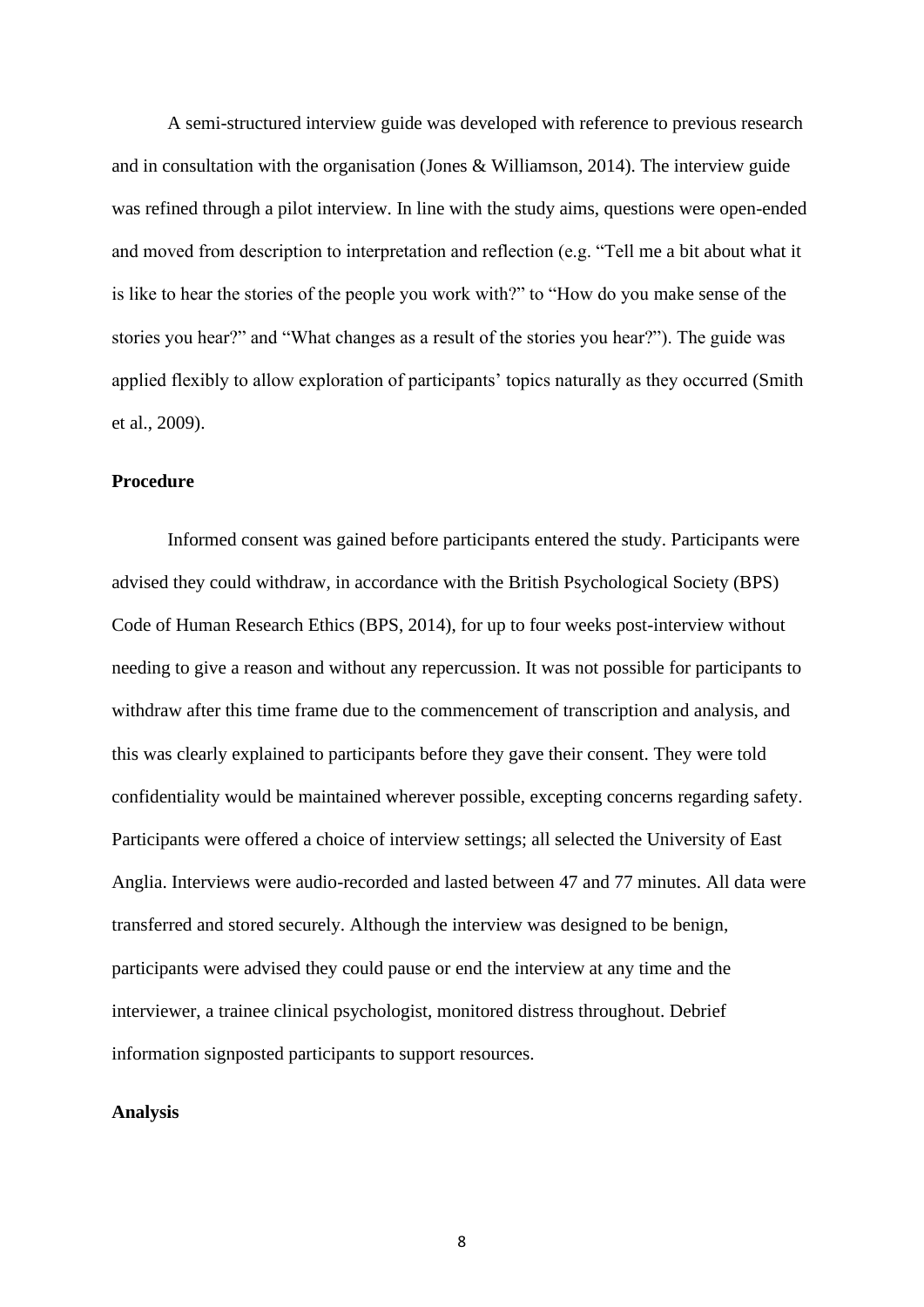Interpretative Phenomenological Analysis aims to explore how individuals make sense of a specific experience from their own perspective, through the production of linguistically and interpretatively rich contextualised accounts. IPA's theoretical underpinnings posit that an interpretative process be used to access the meanings an individual ascribes to events. Therefore, IPA acknowledges the 'double hermeneutic', whereby the researcher uses their own understanding to interpret the participants' understanding of the phenomenon being studied (Smith et al., 2009).

The transcribed interviews were analysed by the first author following the steps advocated by Smith et al. (2009). A reflective journal was used throughout to identify and 'bracket off' the first author's initial impressions and reflections. Transcripts were read and re-read while making initial notes. Descriptive, linguistic and conceptual codes were identified within each transcript, which was then re-read again in an iterative process. Emergent themes, identified from initial notes, were clustered into groups forming a hierarchy of themes. Not all emergent themes were utilised, and rationale for exclusion was recorded. Analytic dilemmas, decisions and rationale were recorded to ensure transparency. After the hierarchy of themes was developed, the transcript was referred to, to ensure the themes were plausible. This process was repeated for the subsequent transcripts and, after all transcripts had been analysed, themes for each brought together to look for overarching themes. Supervision was utilised to affirm the plausibility of codes and themes during the analytic process.

## **Results**

The analysis generated four overall Superordinate Themes present in at least half of the participants' Superordinate Themes. These overall Superordinate Themes were comprised of a further 10 Subordinate Themes which emerged from participants' Superordinate and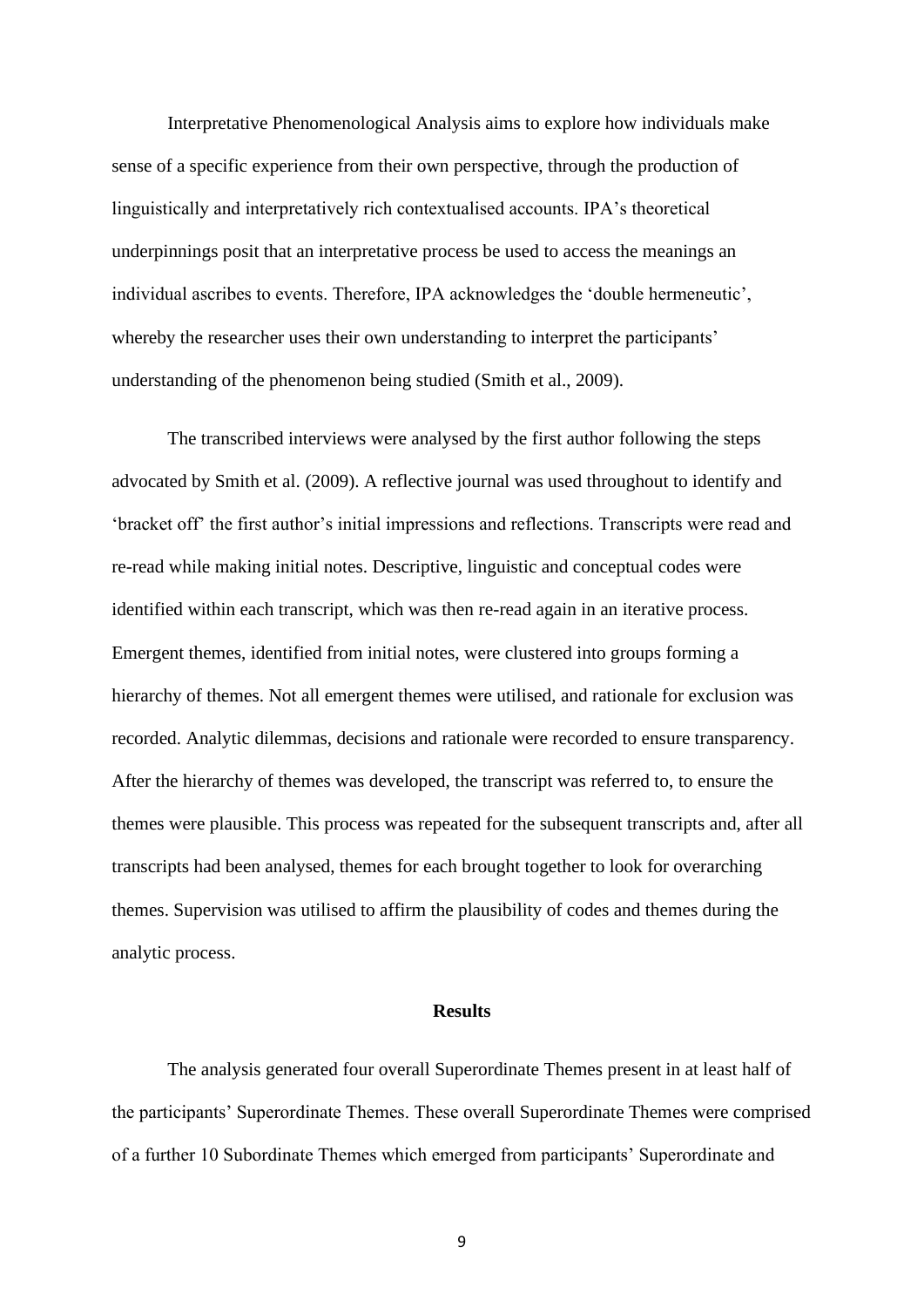Subordinate Themes developed from the transcripts. Figure 1 illustrates the structure of the themes and their relationships to the individual accounts.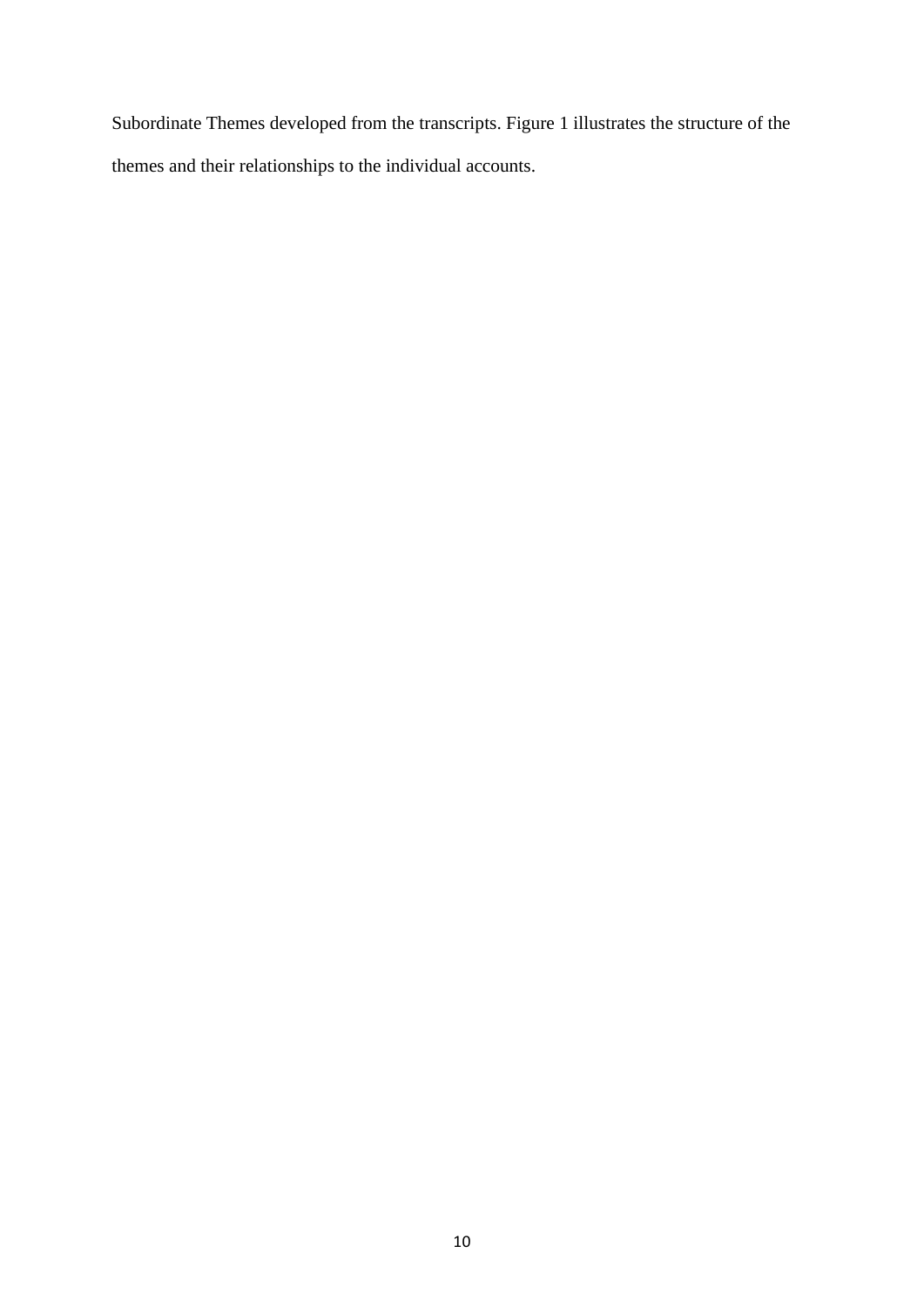





Superordinate Theme

illustrated by individual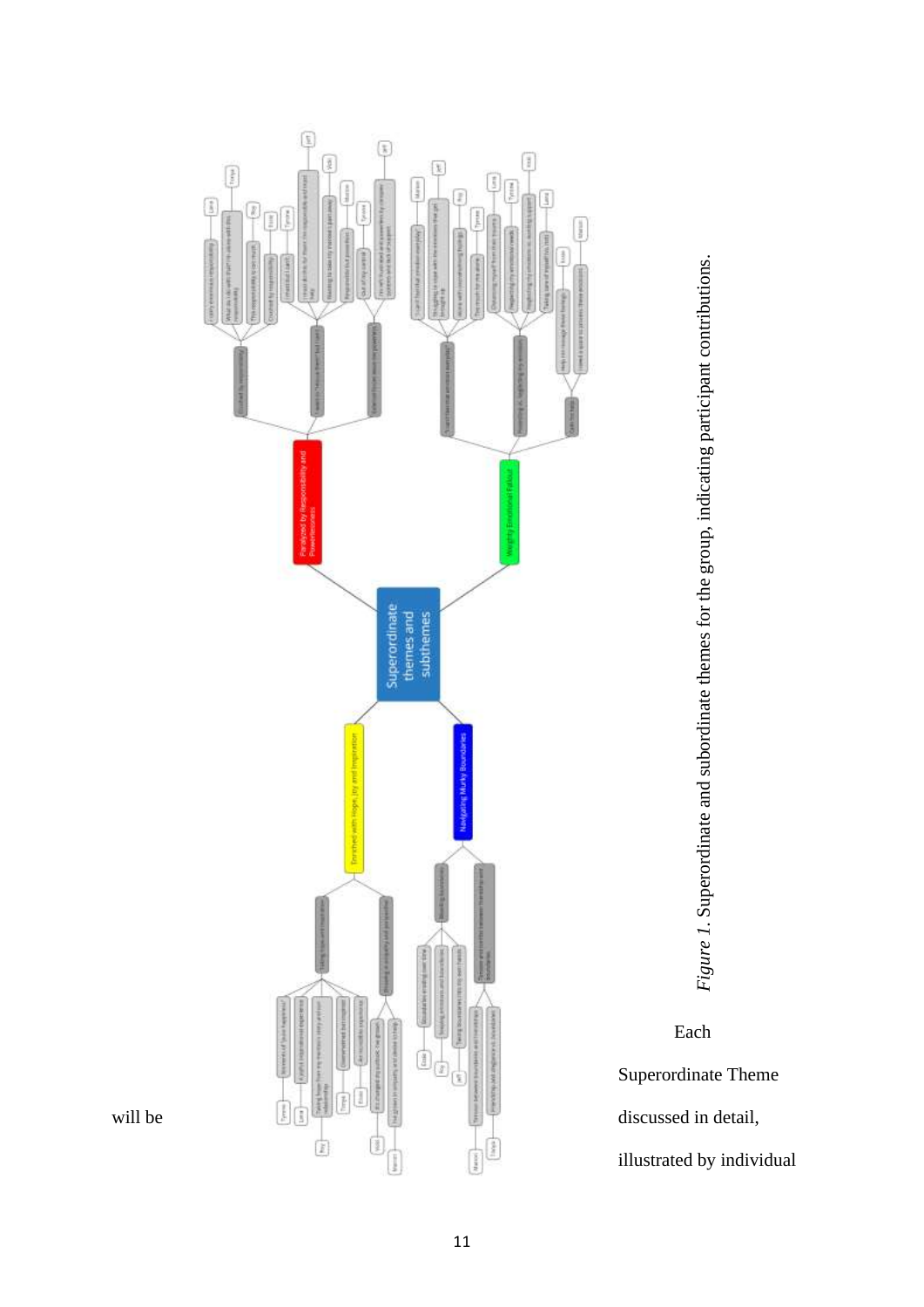participant accounts with verbatim extracts to explore the individuality across participants. In some instances, related participant experiences are also summarised. Within this section potentially identifiable information has been replaced. Pseudonyms have been used to protect participant confidentiality.

#### **Theme 1: Paralyzed by Responsibility and Powerlessness**

Mentors felt an overwhelming sense of responsibility for their mentees, coupled with powerlessness. They heard about their mentees' experiences of settling and living in the UK, their hopes and daily challenges. They also heard about mentees worries about situations such as their asylum 'status' or their separation from their families. Mentors felt a strong desire to improve things for their mentees and to alleviate their feelings of distress and discomfort, often driven by their personal values, sense of morality and justice. Essie conveyed a sense of despair of being unable to do more for her mentee, and her inability to influence certain situations.

*Essie: "there's other times where I walk away thinking 'Oh my God, I can't do a thing to help this person' and 'I wish I could do more' and you know qui- just sort of concerned about the lack of power that we have perhaps to influence things"*

Roy spoke of experiencing powerful emotional reactions to situations in which he felt fearful and responsible for his mentee.

*Roy: "it's quite anxiety provoking at times, like you'd be worried about him erm, or we've gotten into this mode where he'll come up and he'll go 'big problem, big problem' and my heart stops and I go what's going on, is he involved with the police, is he getting kicked out, is he going to be homeless, is he going to be"*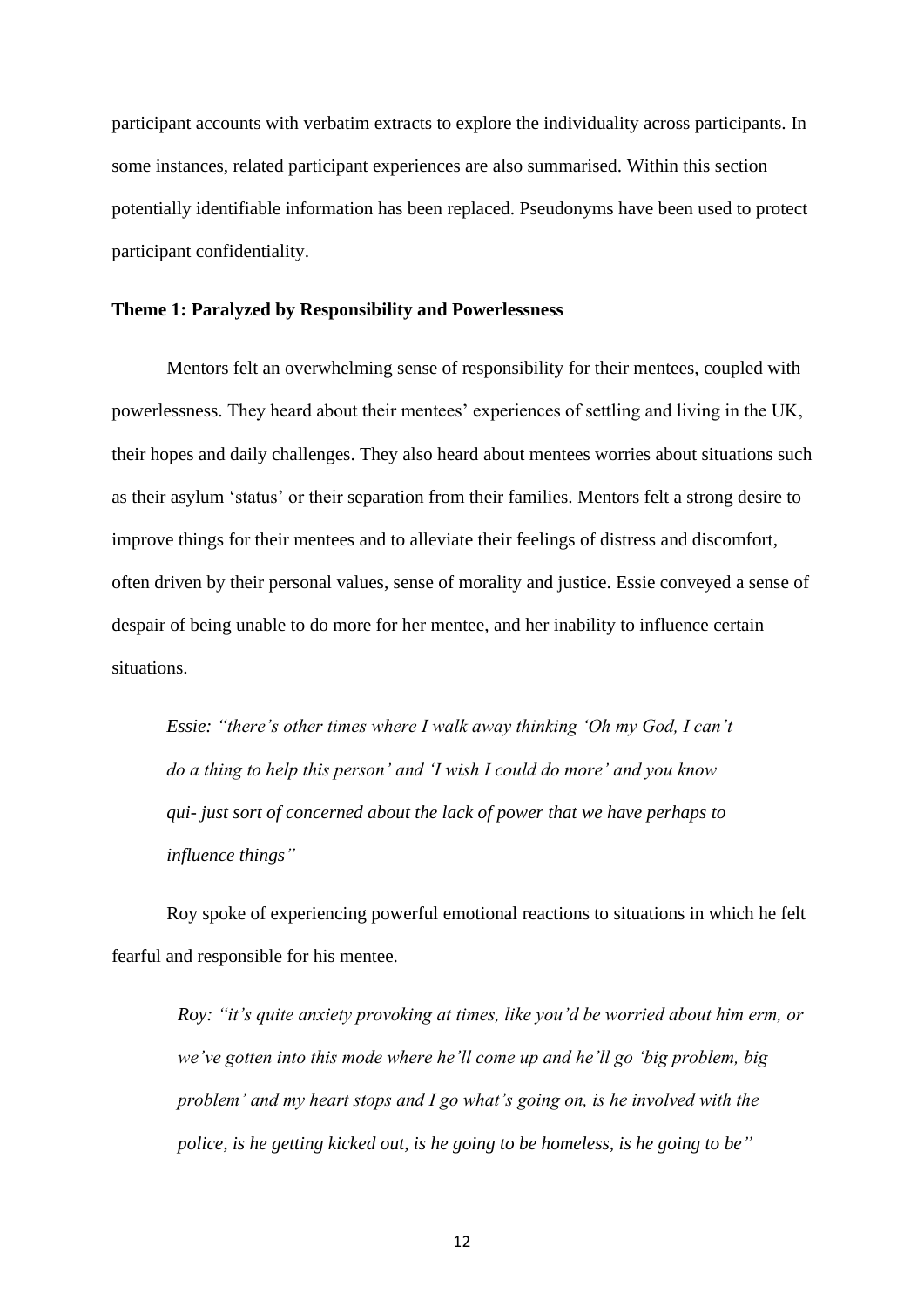Here, Roy's phrase 'my heart stops' creates an evocative moment denoting panic. Roy lists possible problematic situations in quick succession, suggesting tumbling thoughts. He seems to be questioning how he is going to help his mentee, and also indicates that this is a common occurrence, "we've gotten into this mode", which adds to the sense of powerlessness.

Mentors often felt pressured by this simultaneous need and inability to "rescue" their mentees. Tyrone used the phrase "How on Earth" to illustrate his hopelessness and inability to respond to a difficult situation. Jeff also questioned how mentors are supposed to help and highlighted the pressure he feels.

*Jeff: "how does the mentor who may not have ever done that before… you know got no clue how it works ….okay using the internet you can spend an hour or so trying to find out how to do it but that time they've got into arrears…. yes ….so they're ….so you can rescue them once they've got into trouble yes by finding out but actually there's no I have to say manual of how you how someone needs to fit into how things work not society but how things work in the UK"*

Often external forces contributed to this sense of powerlessness. Roy and Jeff both spoke about feeling frustrated and powerless when interacting and liaising with complex systems such as housing authorities, councils and financial authorities on behalf of their mentees. For Tyrone, the support his mentee was getting from his school was a source of discontent.

*Tyrone: "it's just like his situation and how like there aren't enough resources for him and he's still not getting enough time like the school he's going to"*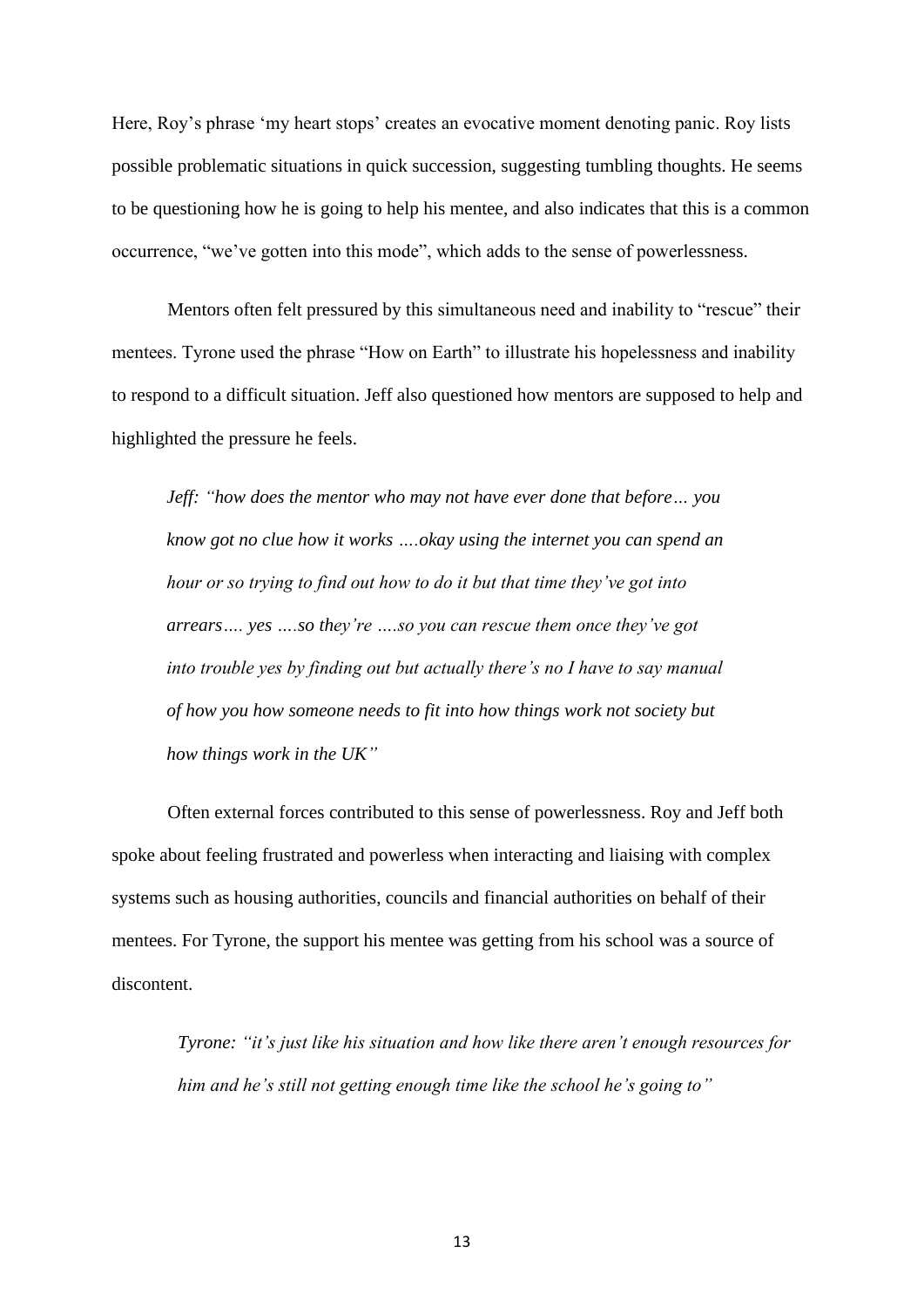When participants were able to identify something they could do to help, this enabled them to remain motivated and encouraged. There was a common attitude of 'as long as I'm doing something to help' I'm making a worthwhile difference, as illustrated by Marion.

*Marion: "it's often a bit of a… you feel uncomfortable because you don't …you kind of initially want to solve the problem but you can't you can't solve anything for them so you're sort of… I mean I feel then just sort of forced to just go …just be there for them just be present and don't panic and go Oh God Ok what can I say, what's going to make them feel better, you know like what …what can we do now to distract or something and yeah… so that's been my overall feeling like… when it is just to like really show him that you're there and like you listen to them …just try and yeah"*

Marion identifies the unpleasant feelings she experiences from being unable to help as much as she would like. Her descriptions "you can't solve anything for them" and "forced to just" evoke a sense of helplessness and being unable to control the situation or alleviate the problem. However, Marion then identifies that just 'being with' her mentee is helpful, and her focus changes from solving the problem to supporting her mentee emotionally, "show him that you're there".

## **Theme 2: Weighty Emotional Fallout**

The emotional toll for mentors was sometimes overwhelming, and a sense of heaviness was conveyed. Participants consistently described experiencing personal on-going distress, and occasionally horror at what they heard. Participants linked this to empathising with and hearing about mentees' situations, both past and present, and also fears for their mentee's future. One mentor voiced how experiencing and being exposed to constant distress had led to "emotional fatigue".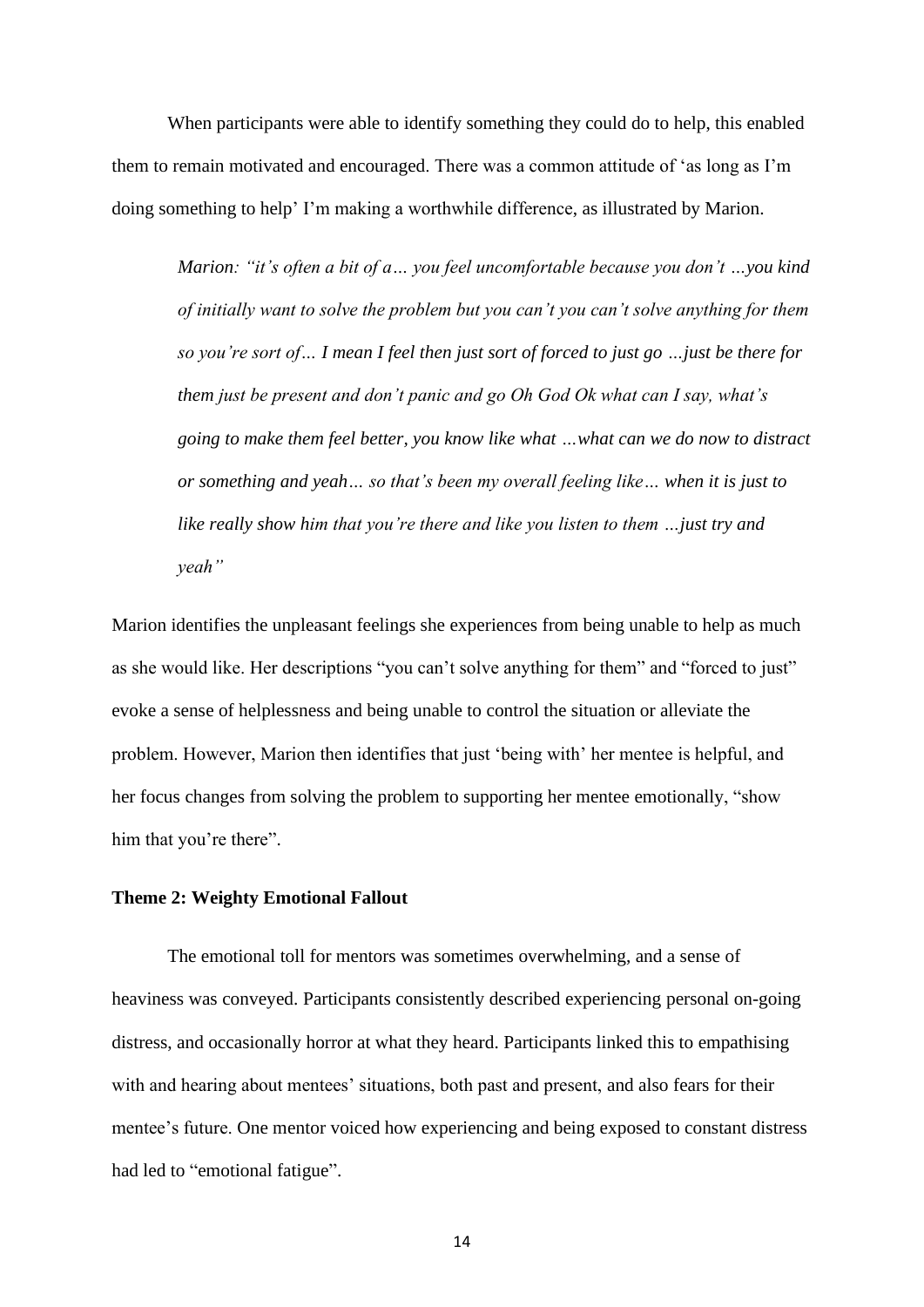*Marion: "you lose touch with the the emotion because it's …you're just confronted with it as an everyday thing and so you kind of go oh, well that's just… can't I can't feel that emotion every day it'll be tiring to constantly be reminding myself of how you can feel after certain like r- moments of actually imagining you know what a horrible experience that people have gone through"*

Marion appeared to be tired during the interview. She struggled to form coherent sentences; "lose touch with the the" and "oh, well that's just can't", suggesting this part of her experience is disruptive and difficult to articulate. Her powerful phrase "I can't feel that emotion every day", gives a sense of being burdened. The length of her full description adds to the sense of being overwhelmed. The timing of a subsequently requested drink break seems important – perhaps indicating this topic was aversive to 'be with'.

Some participants tried to protect themselves by disconnecting from their mentees and emotive material, highlighting concerns regarding over connecting, predominantly in relation to burnout and becoming "ill" from too much exposure to emotive material. Lana twice referred to others' emotions as "poison", conveying a powerful and emotive sense of danger, and implying fear. Both Lana and Tyrone identified they felt achieving a good balance between connecting and not connecting was important for their own self-care, and for their mentee's experience. Lana highlighted this in her repeated use of the phrase "compassionate distancing". Lana and Tyrone located self-efficacy and responsibility within their mentees, perhaps to distance themselves from feeling overly responsible for their mentees as part of their strategy to avoid becoming too connected.

*Lana: "you can only so far help people as well so it's kind of like being compassionate and not allowing yourself to get absorbed in it… cos as soon as you get absorbed in it I think you've gone and you can't really help another cos you're*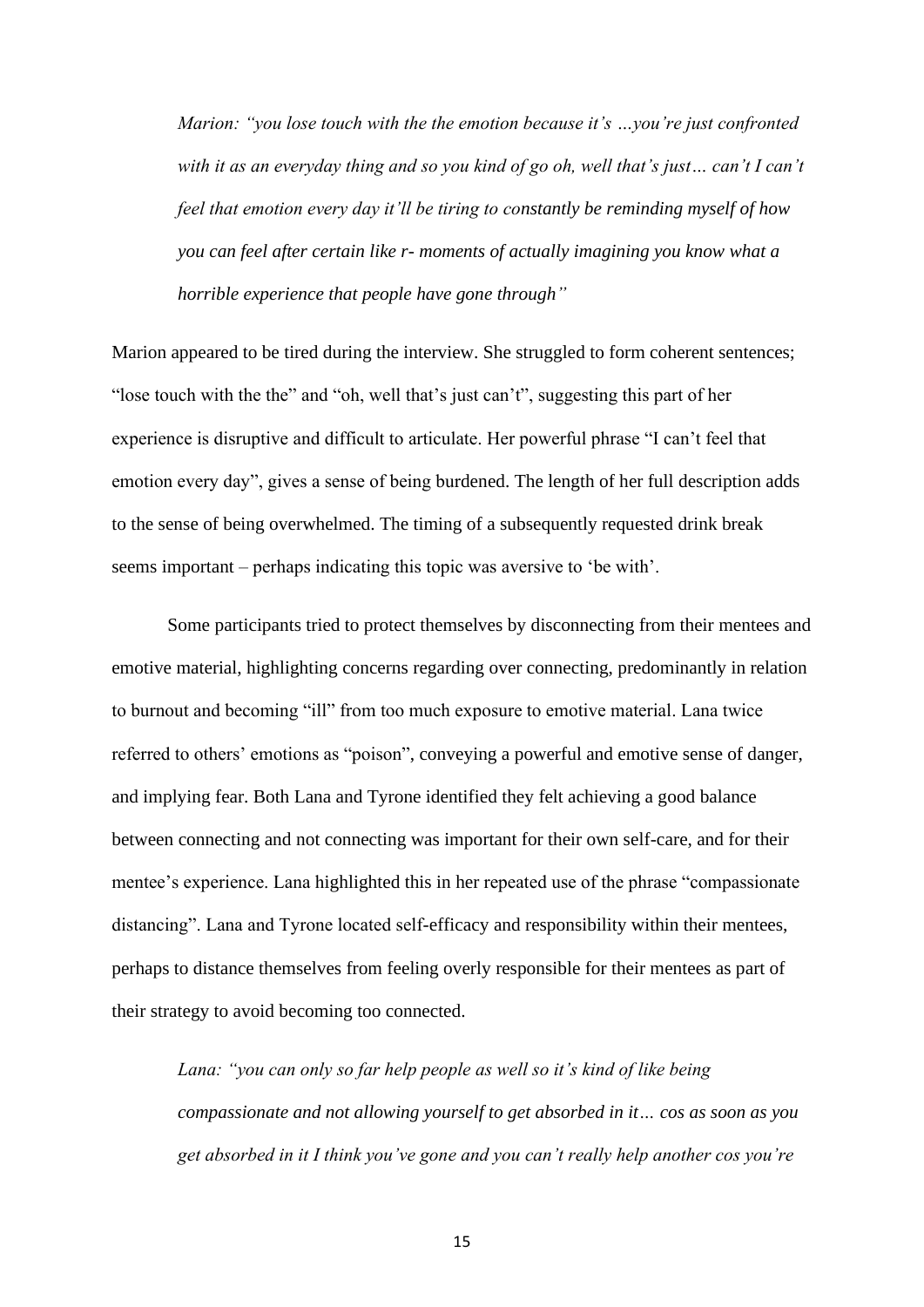*in the pit with them …so yes that I'd say like you observe it and you stay focused and you know in that way you can be compassionate and throw them the stick to get them out rather than jump in and both be lost"*

In this extract Lana uses a goal-orientated metaphor which denotes her having a job to do and needing to take a different stance to the mentee to be helpful. The references "you've gone" and "both be lost" indicate high stakes and danger in this scenario, and a finality to potential consequences. She is located as the more powerful and responsible individual in the pit metaphor, in contrast to the beginning of the extract where she states that you can only help people so far. However, she is at risk of being in the pit with them, which suggests a merging of selves and boundaries and of being 'brought down'. This provides a potential link to the theme Navigating Murky Boundaries. These contrasts and the hypothesised positions of being in the pit or being out of the pit convey the dynamic of power and powerlessness which seems to permeate her experience, providing a link to the theme Paralyzed by Responsibility and Powerlessness. Her 'distancing' in the metaphor allows her to not become overwhelmed and "lost" due to the emotionality of the situation.

Some mentors appeared to neglect their own emotional needs. Several suggested they ought to be able to cope because they 'had it easier' than their mentees. Tyrone commented that he would want any additional emotional support to go to mentees before mentors, and Vicki also described prioritising her mentee's feelings over her own. However, mentors also consistently described needing emotional support. Roy spoke of feeling 'disconnected' from the voluntary organisation, and isolated in his mentoring role. Essie spoke about her hopes the interview might offer a space to help process her feelings.

*Essie: "it is more the kind of psychological things er… I mean even this, you know that's one of the reasons I thought, I thought actually it would just be quite good for*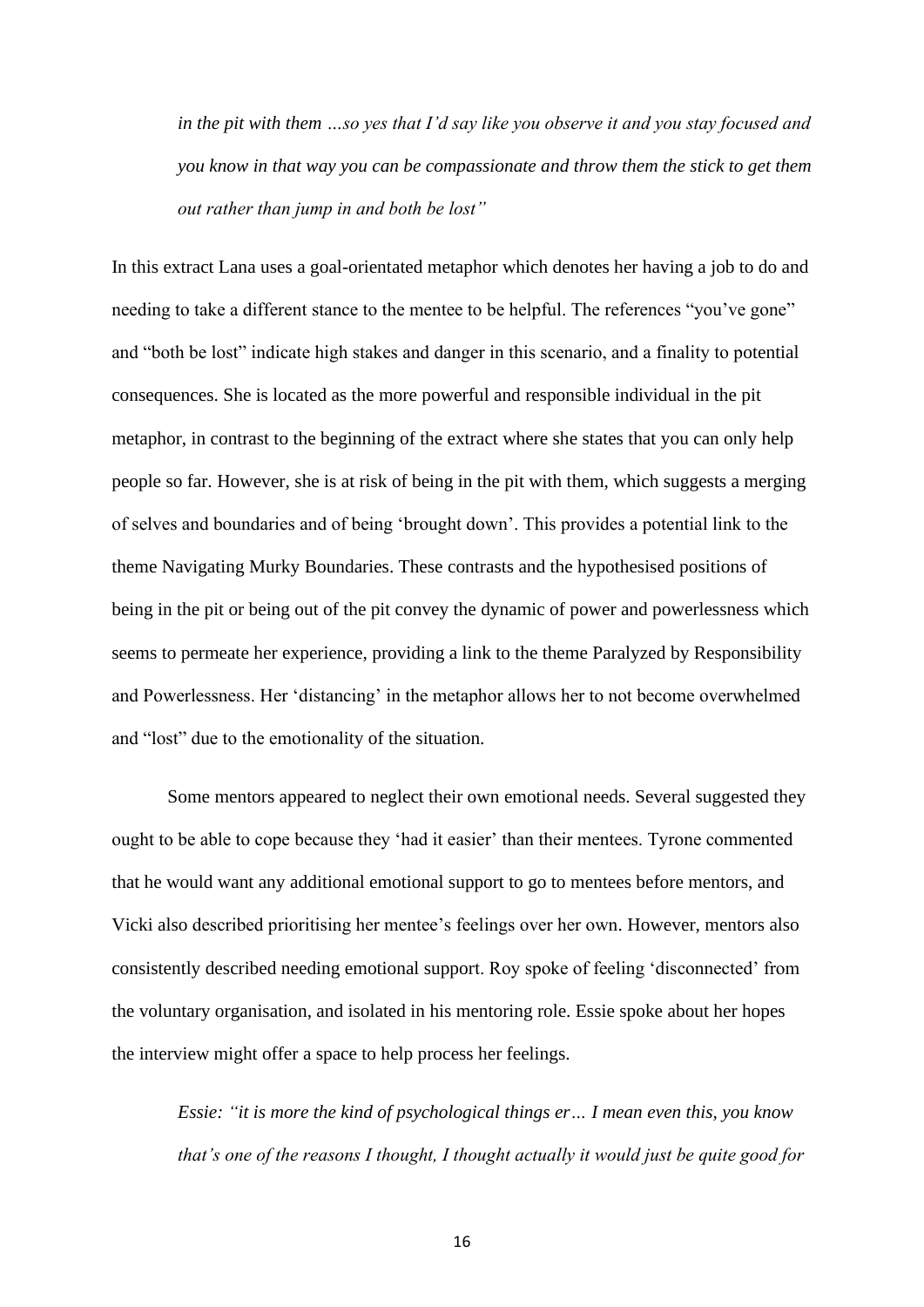*me to come and talk about this for an hour or so um, so maybe the sort of talking aspect is is a useful thing um and if it was there, people would use it, definitely"*

Essie shares her thinking process prior to the interview itself, indicating that this was an issue she was already consciously considering, and perhaps indicating she was hoping that the space to talk might help her make sense of her feelings. She suggests that there isn't a space for her or others to talk through their feelings and "psychological" things, conveying a sense of lack of support. Her use of formal language could suggest she perceives this issue to be serious. Furthermore, some mentors commented they would not begin a subsequent mentorship – perhaps symbolising the draining nature of their experience and the lack of support available to them.

#### **Theme 3: Navigating Murky Boundaries**

Mentors often found it hard deciding where to place boundaries and were drawn to bend boundaries by their care and concern for mentees. For some (Essie and Roy) this was experienced as a gradual blurring which 'crept in'. For Jeff the desire to help was so strong he chose to forego 'the rules' in order to help his mentee.

*Jeff: "like you think bloody hell something will happen here you know …so I did I guess I broke some of the mentoring rules so I got …I leant him some sleeping bags blow up mattresses camping chairs you know just to give them somewhere to sleep and sit yes… and then trying to help him hunt up some furniture"*

Jeff uses profanity to emphasise the strength of his feelings in relation to the situation. The phrase "something will happen here" suggests Jeff had fears for his mentee in the event he did not intervene, and this drove him to act. Here a link to the theme 'Paralyzed by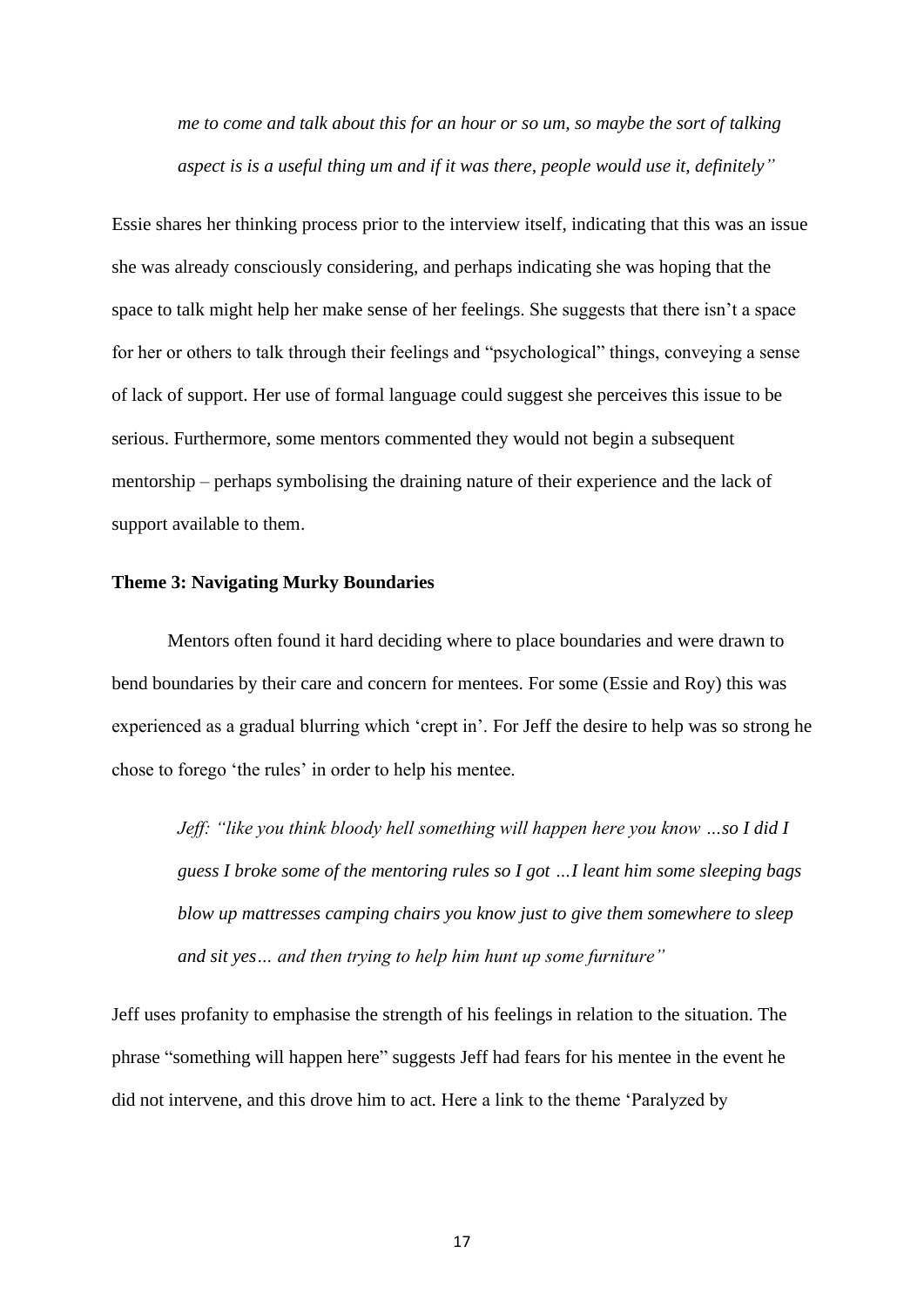Responsibility and Powerlessness' is seen through Jeff's sense of responsibility to his mentee. Rather than remaining powerless, Jeff chooses to act regardless of 'the rules'.

Some participants described difficulties balancing friendship and boundaries, with most describing the relationship as a type of friendship. Participants experienced this developing naturally over time and some relaxed the boundaries of their relationship, becoming involved with their mentee's social circle (or vice versa) and spending time together informally.

*Marion: "I just can't do that with him in the same way so I'm just going to make my own judgements on like where… like how… like what the …because he needed like he he's just such a social person like he loved meeting my [relation] and like we just we were out and it was like summer time and so yeah I sort of felt like I could be a bit like more free with it and just not so ... yeah I guess not sort of sectioning it off as meeting someone who needed the special help but just sort of like another human being who enjoyed …in his case at least he enjoys meeting new people and he's just very sort of outgoing and so it's kind of like cool ok then I can just be a friend"*

Marion repeatedly emphases the benefit of relaxing boundaries for her mentee, also implying this was necessary to maintain the relationship. Here she may be justifying her decision to relax the boundaries, feeling that others may not approve (elsewhere she states this is discouraged). The use of the phrases 'with him' and 'my own judgements' suggests Marion sees appropriate boundaries as shifting, rather than being static.

Tonya illustrated feeling tension between the friendship and mentoring role, referencing her reluctance to share information in group supervision and feeling 'bad', perhaps guilty, for doing so. She references the trust her mentee has placed in her and uses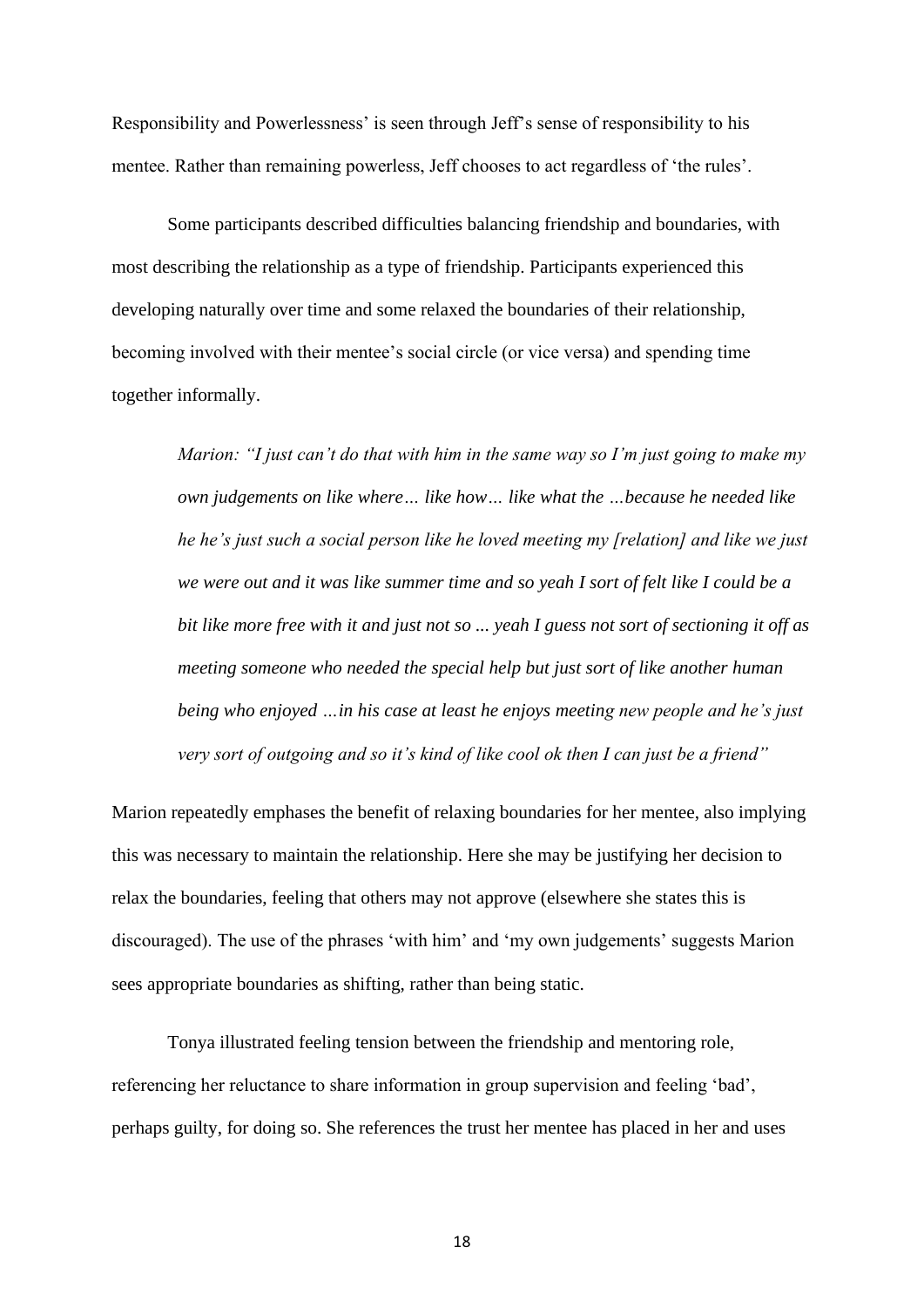the phrase "grassed on" (reporting someone to an authority figure) which has particularly negative connotations concerning betraying loyalty.

*Tonya: "I'm quite close to her as well so I would be like we are friends I think …I felt bad for even saying something I don't know whether you remember I felt like I'd grassed on her in a way about what had happened… I would feel like she would not like it I was talking about certain things in front of people because we do meet and she does trust me and I trust her so we… I wouldn't do that to her anyway so I find that challenging definitely"*

The accounts suggest there is an on-going tension, judgement and negotiation regarding boundaries, which contribute to mentors' abilities to carry out their role. There was a sense of boundaries being the mentor's own responsibility, rather than a shared responsibility with the organisation.

# **Theme 4: Enriched with Hope, Joy and Inspiration**

Despite the challenges, mentors found the experience inspiring, fulfilling and joyful. Most participants referred to their mentees as either inspirational or amazing, often this was seen as a result of witnessing resilience or courage and perseverance. Tyrone described moments of "pure happiness" and Roy spoke about feeling his "hope in humanity" had increased. Roy also repeatedly used the word 'enriched' to indicate the desirable influence his mentoring had on him. The connection mentors had with their mentees seemed to give many mentors a sense of enjoyment, meaning and accomplishment. Lana reflected on how she had not anticipated this two-way process.

*Lana: "I was surprised about was the amount of appreciation that I've felt you know from meeting him and what I get out of it you know because before it was like ok I'll*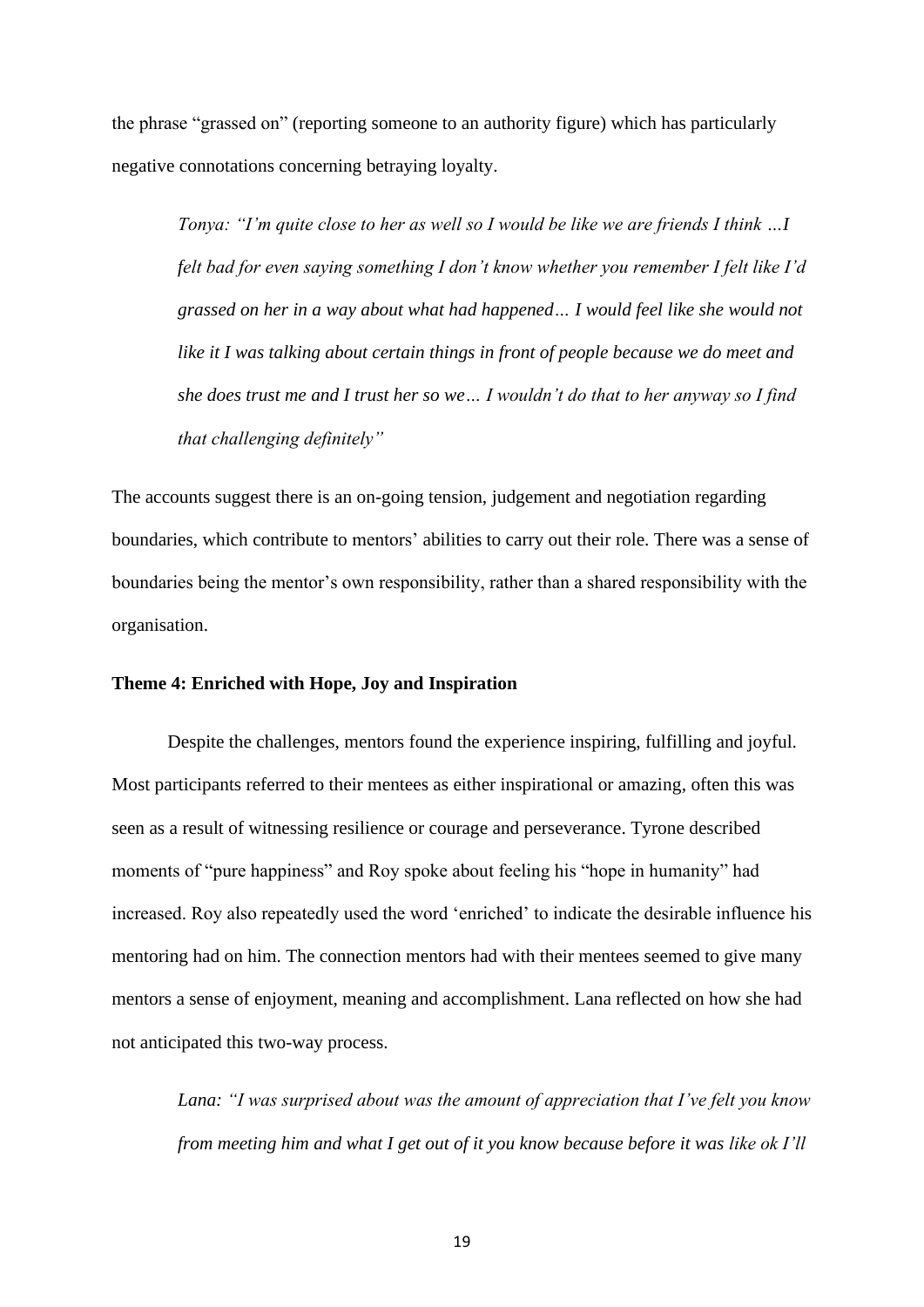*go and help them you know the people that need my help whereas actually like every time I go I come back feeling so much more you know joyful and like… yes like just like wow you know"*

Similarly, Jeff spoke of feeling "rewarded" through his role, stating that this was what enabled him to continue with it. Tonya spoke about feeling that she had gained perspective on life.

*Tonya: "I just think it's amazing I just look at her and think you're so strong and it is inspirational to think that the impact that someone can have on you and I don't even know… I don't even know what happened to her and she's so positive and happy and always down for a laugh and we always have a good time together and I'm always happy to see her I just think it makes you appreciate her as a person and puts in into perspective why so many people have problems that don't seem significant"*

Here Tonya speaks quickly and confidently, using 'so' and 'always' to further emphasise her belief in her statements. She also conveys a sense of warmth, admiration and respect for her mentee, sharing that she has shaped her perspectives despite not knowing the details of her journey to the UK.

Finally, some mentors felt improved in their outlook and ability to empathise with others, as described by Vicki.

*Vicki: "it's beneficial to yourself you get to kind of reflect on yourself and how you treat people …you learn how to listen and I think it helps you like treat people better as well… friends and family and that kind of thing"*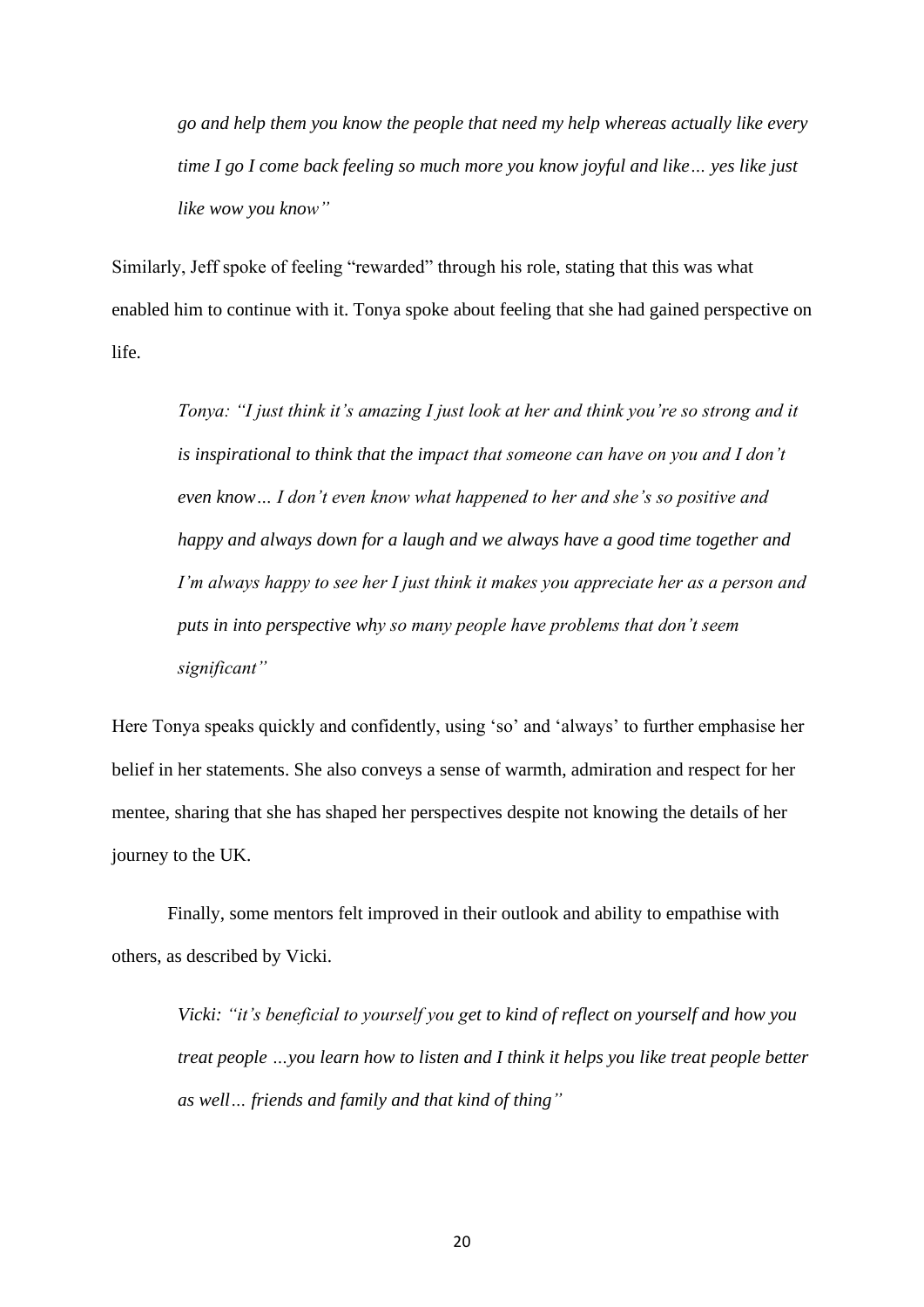Marion also spoke about becoming more empathetic and sensitive to others' experiences, as did Tyrone. This theme was often revisited by participants in their closing statements. It seemed they felt the inspiration, appreciation and growth they gained was an important part of their experience which they wanted to encapsulate in a 'take home message' to the researcher. Furthermore, it seemed these experiences offered mentors some protection against the more difficult aspects of mentoring, particularly those described in the theme 'Weighty Emotional Fallout'.

# **Discussion**

Existing literature has explored the experiences of professionals working with forced migrants, identifying this as a complex phenomenon and emphasising challenge in listening to accounts of trauma and the importance of support and supervision. Given the reliance by many charitable organisations on volunteers to support forced migrants, often without regular support structures, this study aimed to explore volunteers' experiences of hearing forced migrants' stories. Rather than hearing substantial, repeated accounts of mentees' journeying and historical trauma, volunteer mentors heard 'snippets' over time and most commonly heard stories of post-migratory lives and fears for the future. Participants focused largely on the emotional implications of hearing these stories, perhaps indicating the emotiveness of their experience.

Theme one, 'Paralyzed by Responsibility and Powerlessness', encapsulated mentors' simultaneous feelings of responsibility and helplessness. Participants felt ineffective in terms of their ability to help their mentees and sometimes overwhelmed. Literature regarding volunteers, counsellors and specialist practitioners identifies a similar sense of helplessness in relation to effecting change, linking this to burnout (e.g. Apostolidou, 2016a). Experiences of dualistic hope and hopelessness were described by refugee centre staff, interpreters and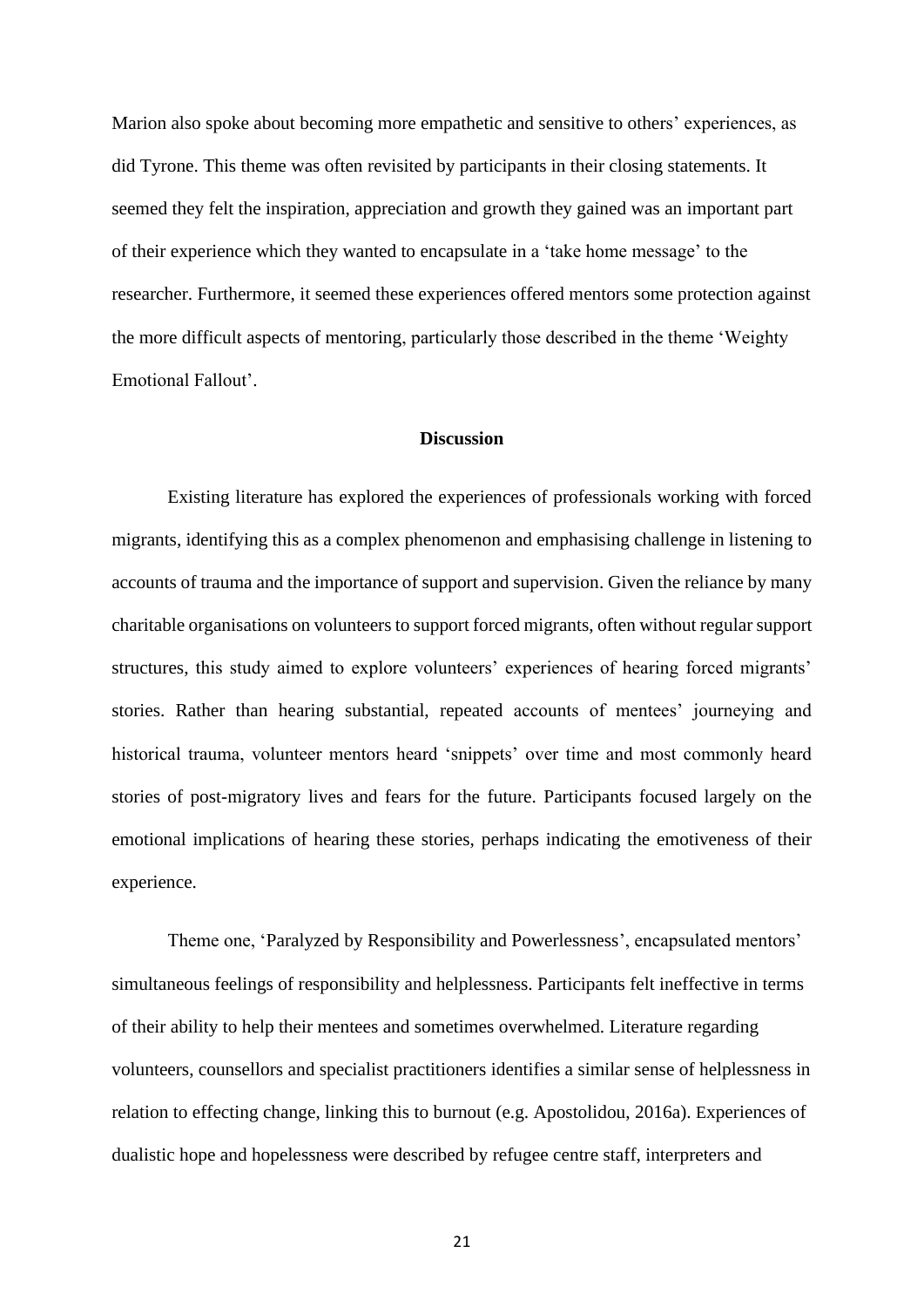mental health professionals working with forced migrants (e.g. Barrington & Shakespeare-Finch, 2014), which links this theme to the final theme 'Enriched in Hope and Joy' in the current study. To sustain motivation and wellbeing, some participants focused on the changes they were able to or had made. This could be considered a coping strategy which protects mentors against overwhelming feelings of powerlessness or helplessness. Other volunteers supporting forced migrants have named seeing successful outcomes as positive, fulfilling and motivational (Jones & Williamson, 2014).

Theme two, 'Weighty Emotional Fallout' explored the emotional implications of the on-going distress mentors experienced. Many participants felt distress, often this involved fearing what might happen to their mentee. Similarly, volunteers interviewed by Jones and Williamson (2014) experienced distress from worrying about asylum decisions and possibilities of destitution. Strong feelings of empathy and distress were experienced by counsellors and interpreters working with forced migrants (Century et al., 2007; Splevins et al., 2010). Similarly, voluntary organisations offering befriending programs have reported instances of volunteers being overwhelmed by refugees' complex needs and "anguishing situations" where they feel helpless and powerless (Behnia, 2007). Behina identifies situations where volunteers can do little to help and finding the complicated legal aspects of helping as contributing to this, which was also evident in the mentors' experiences in the present study. However, feelings of shock and trauma were not generally experienced by the mentors in this study, in contrast to previous research (Behnia, 2007; Splevins et al., 2010). This difference could be due to lesser exposure to traumatic materials for the participants in the present study.

Some mentors articulated refraining from connecting too much with mentees' emotional experiences. This was conceptualised as a self-protecting strategy to reduce likelihood of burnout, which also enabled mentors to remain compassionate and efficiently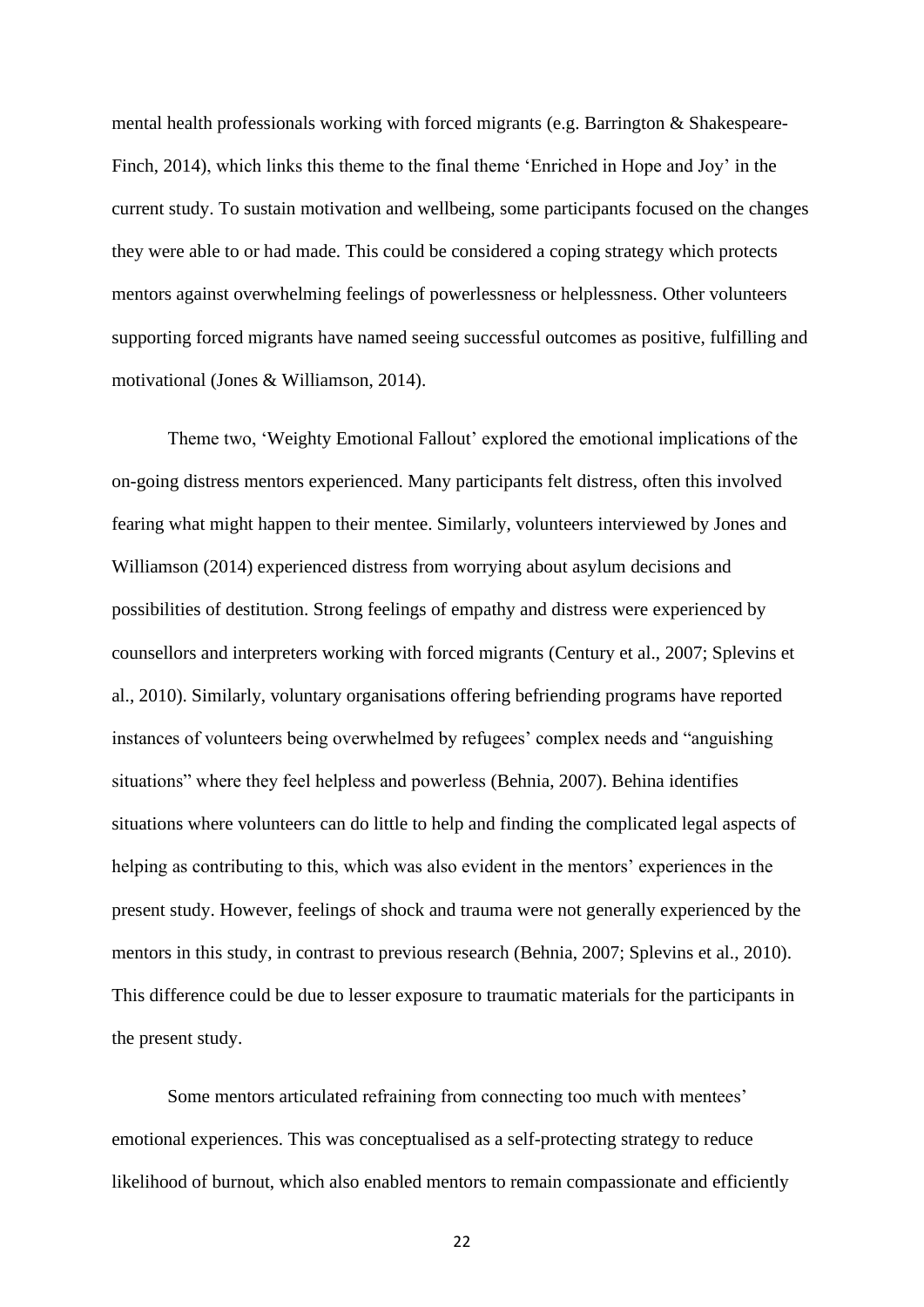support their mentees. Ludick and Figley (2017) pose that detachment is a common self-care strategy in those exposed to trauma to retain resilience and compassion. Conversely, there is some suggestion that connecting with others and with those who are traumatised aids to prevent burnout in highly emotive and distressing situations, though this research does not specifically concern supporting forced migrants (Kearney, Weininger, Vachon, Harrison, & Mount, 2009). Although there seemed to be conflicting positions for mentors regarding taking care of their own emotions, there was a strong and consistent sense that emotional support from their organisation was needed. This has been identified as particularly important for mental health professionals working with forced migrants (Apostolidou, 2016a; Barrington & Shakespeare-Finch, 2014).

Theme three, 'Navigating Murky Boundaries' considered how mentors weighed up where to place boundaries and how boundaries became eroded over time. This finding adds to existing literature which documents the difficulties in negotiating appropriate boundaries with forced migrants (Century et al., 2007; Jones & Williamson, 2014; Splevins et al., 2010). Some mentors chose to forgo boundaries in order to act to help their mentees and to counteract feelings of powerlessness. Counsellors have also described choosing to 'step outside of' boundaries due to feelings of impotency and a need to help forced migrants in some situations (Century et al., 2007). In both instances this seems to be linked to feelings of moral imperative to help others in dire or unjust situations.

In the current study, mentors usually considered themselves becoming friends of their mentees, yet recognised boundaries were needed. Not only are participants supporting a population with specialist needs, but the nature of their role requires the formation of a strong relationship (Ragins, Cotton, & Miller, 2000). Fell and Fell (2014) detail the difference between befriending and friendship. They discuss how befriending involves being in a more powerful position and helping another, whereas friendship is defined as a mutually beneficial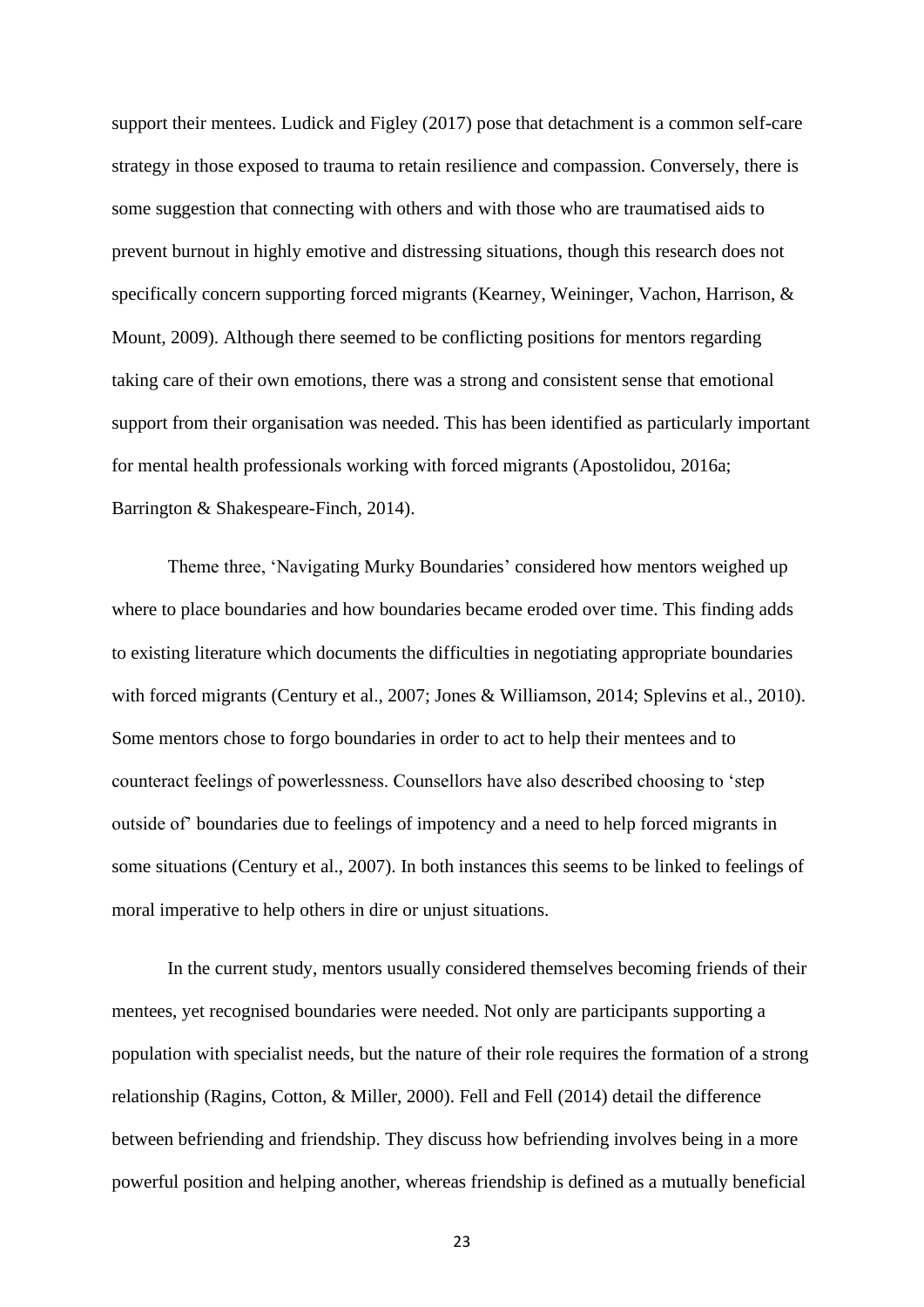relationship. However, aspects of both are relevant for mentors. Mentors have a position of relative power and are supporting mentees; however, they also see the relationship as a friendship from which they too are benefiting. Therefore, it is logical that confusion and difficulties in implementing boundaries may arise. Existing literature suggests that good supervision and training is integral to reducing this difficulty for those supporting forced migrants (e.g. Apostolidou, 2016b). Hoad (2002) argues that organisations must be responsible for supporting volunteers in creating and maintaining consistent boundaries through on-going supervision. Gilbert (2001) specifically advocates the use of reflective practice and supervision in considering boundaries and obligations to service users in professional roles. Furthermore, supervision has been shown to reduce stress and burnout when working within emotionally challenging settings (Bradshaw, Butterworth, & Mairs, 2007; Edwards, Burnard, Coyle, Fothergill, & Hannigan, 2000).

Theme four, 'Enriched with Hope, Joy and Inspiration' encompassed the energising and hopeful aspects of mentors' experiences. Many related this aspect of their experience to the connections they enjoyed with their mentees. Other research with volunteers supporting forced migrants cites the relationship as the most positive aspect of their work (Jones & Williamson, 2014). The relationship experience was identified as a superordinate theme in a study of therapists' experience (Schweitzer et al., 2015). Moreover, compassion and relating to forced migrants was interpreted as a protective factor against vicarious trauma for refugee centre staff (Guhan & Liebling-Kalifani, 2011). This aspect of the mentors' experience may therefore potentially have benefits in relation to managing the distress they also experienced.

Mentors spoke passionately about feeling inspired, fulfilled and having grown in their appreciation for life and their empathy for others. They conveyed a sense of renewal and enrichment through their experiences and often through witnessing resilience from their mentees which seemed to positively influence the way they saw their lives. These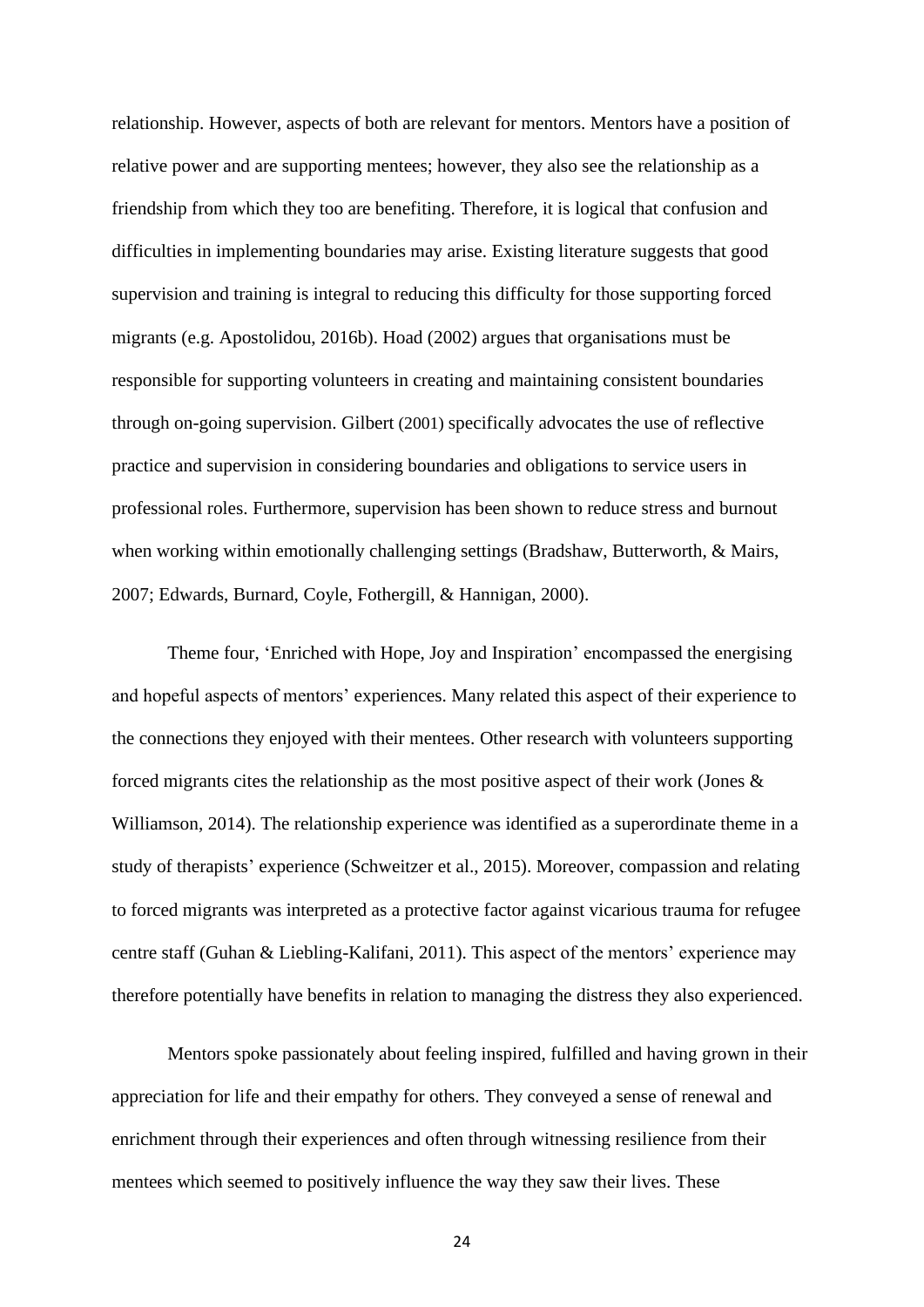experiences are similar to those of others who work with or support forced migrants. Interpreters have also described a sense of joy, admiration, reward and aspirations to live deeper more meaningful lives from working with forced migrants (Splevins et al., 2010). Trauma therapists have reported gains in empathy, compassion, tolerance and sensitivity and appreciation of life (Arnold, Calhoun, Tedeschi, & Cann, 2005). Similarly, mental health professionals, therapists and counsellors working specifically with forced migrants report a variety of enriching changes, including feelings of reward, appreciation, satisfaction, privilege, change in life philosophy and sense of purpose (e.g. Century et al., 2007). Hernandez-Wolfe and colleagues (2015) describe the interaction between distress and these responses as "profound intertwined experiences of pain, hope and joy". In the current study these enriching experiences appeared to be highly important to the wellbeing of mentors and to their continuation in their roles. Despite only formally taking 90 minutes a week of mentors' time, the diverse and deep emotional responses explored here seem to suggest the mentoring experience has important meaning and significance for mentors, and, potentially, has implications which influence their lives more widely.

# **Implications**

This study has a range of implications for theory, service design and clinical application. Theoretically, this research has provided an initial understanding of what voluntarily mentoring forced migrants in the UK is like. It has highlighted emotional challenges, the sense of responsibility mentors feel and the importance of feeling efficacious. Although participants experienced feelings of powerlessness and distress, they also felt hopeful, encouraged and fulfilled by their mentoring.

Organisations in the UK using volunteer mentors to support forced migrants may need to attend particularly to trauma, self-care and boundaries in training, even when roles do not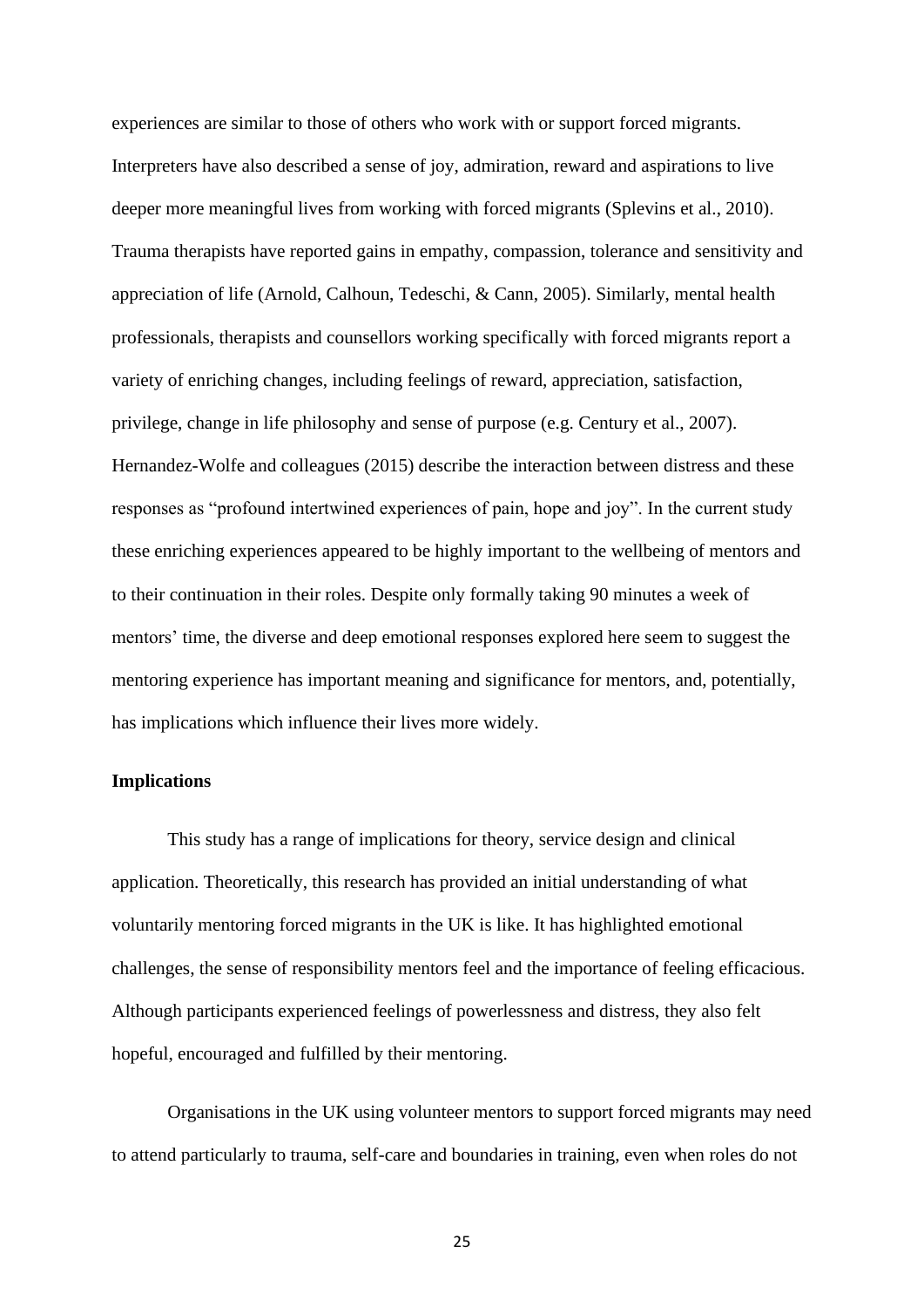involve direct trauma work. Given the distress and dilemmas experienced by participants, specialist supervision with a validating, emotional focus should be provided wherever possible. Support from psychologists or other professionals proficient in supporting those working with traumatised populations may be advantageous. It is recognised that organisations may be charitable, and resources may be limited; however, investing in these areas might aid sustainability by improving volunteer retention, resilience and efficiency. Organisations may wish to consider how to monitor volunteer wellbeing and create nonstigmatising avenues for those struggling.

# **Conclusion**

This study provides an exploration into a novel research area using methodology particularly suited to this end. It provides greater understanding of the commonalities of experience of regularly voluntarily mentoring forced migrants in the UK, attempting to give an idiographic and interpretive account of this. The epistemological approach is consistent throughout, and steps have been taken to strengthen the quality of the approach, including the use of a pilot, reflective journal and supervision.

There are many possible areas for further research. This could investigate further the scope of distress experienced in this population and consider how to monitor and improve wellbeing. Since this study has highlighted the importance of the mentoring relationship and of supervision, research into what facilitates a 'good' mentoring relationship, or how mentors can manage a difficult relationship would be appropriate. Similarly, research into how supervision is experienced, or evaluating supervision for this population is highly important. Research could also explore the experiences of volunteers with different roles, or those located in different organisations and geographies.

# **Acknowledgements**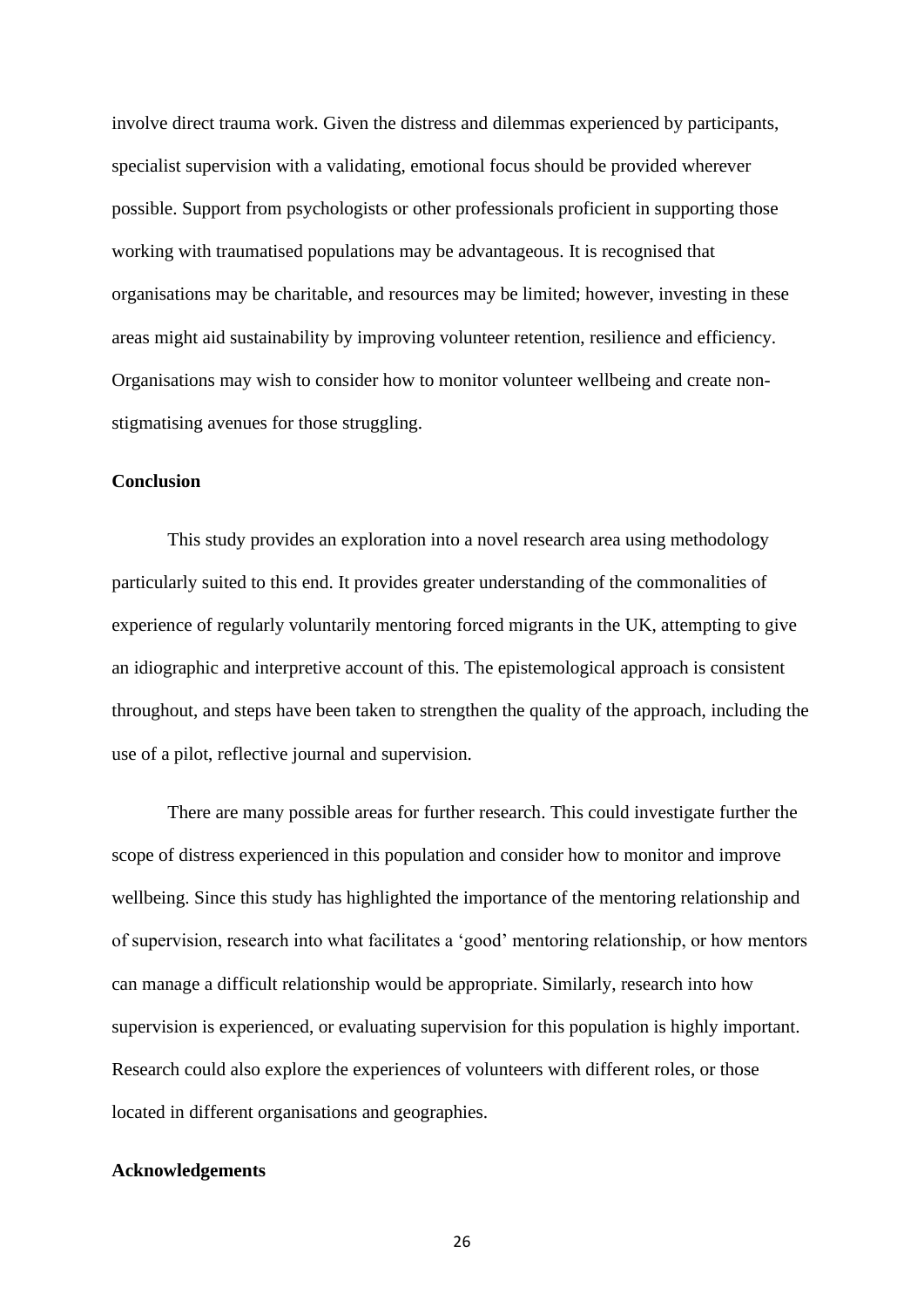The authors thank the participants for their time, their openness and their rich contributions to this research. We would also like to thank the organisation and staff for their support of the study and their aid with recruitment.

## **Declaration of conflicting interests**

The authors declare that there is no conflict of interest.

# **Funding**

This research received no specific grant from any funding agency in the public, commercial,

or not-for-profit sectors.

## **Bibliography**

- Apostolidou, Z. (2016a). Constructions of emotional impact, risk and meaning among practitioners working with asylum seekers and refugees. *Counselling & Psychotherapy Research*, *16*(4), 277–287. https://doi.org/10.1002/capr.12087
- Apostolidou, Z. (2016b). The notion of professional identity among practitioners working with asylum seekers. A discursive analysis of practitioners' experience of clinical supervision and working context in work with asylum seekers. *European Journal of Psychotherapy & Counselling*, *18*(1), 4–18. https://doi.org/10.1080/13642537.2015.1130073
- Arnold, D., Calhoun, L. G., Tedeschi, R., & Cann, A. (2005). Vicarious posttraumatic growth in psychotherapy. *Journal of Humanistic Psychology*, *45*(2), 239–263. https://doi.org/10.1177/0022167805274729
- Barrington, A. J., & Shakespeare-Finch, J. (2013). Working with refugee survivors of torture and trauma: An opportunity for vicarious post-traumatic growth. *Counselling Psychology Quarterly*, *26*(1), 89–105. https://doi.org/10.1080/09515070.2012.727553
- Barrington, A. J., & Shakespeare-Finch, J. (2014). Giving voice to service providers who work with survivors of torture and trauma. *Qualitative Health Research*, *24*(12), 1686– 1699. https://doi.org/10.1177/1049732314549023
- Behnia, B. (2007). An exploratory study of befriending programs with refugees. *Journal of Immigrant & Refugee Studies*, *5*(3), 1–19. https://doi.org/10.1300/J500v05n03\_01
- Bradshaw, T., Butterworth, A., & Mairs, H. (2007). Does structured clinical supervision during psychosocial intervention education enhance outcome for mental health nurses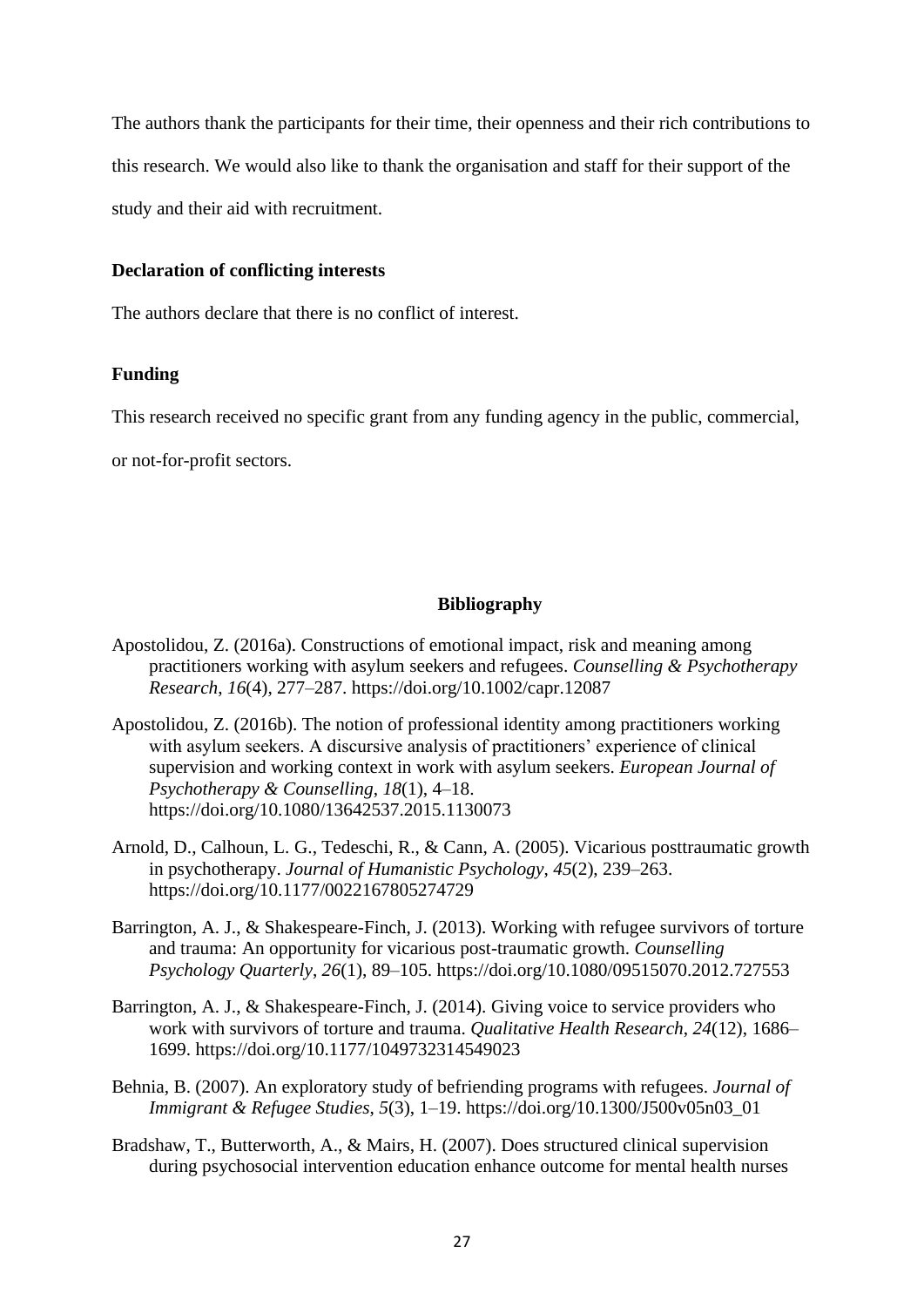and the service users they work with? *Journal of Psychiatric and Mental Health Nursing*, *14*(1), 4–12. https://doi.org/10.1111/j.1365-2850.2007.01021.x

- British Psychological Society (BPS) (2014). *Code of human research ethics*. Retrieved from https://www.bps.org.uk/sites/bps.org.uk/files/Policy/Policy - Files/BPS Code of Human Research Ethics.pdf
- Bryman, A. (2012). *Social research methods*. Oxford: Oxford University Press.
- Century, G., Leavey, G., & Payne, H. (2007). The experience of working with refugees: counsellors in primary care. *British Journal of Guidance & Counselling*, *35*(1), 23–40. https://doi.org/10.1080/03069880601106765
- Edwards, D., Burnard, P., Coyle, D., Fothergill, A., & Hannigan, B. (2000). Stress and burnout in community mental health nursing: a review of the literature. *Journal of Psychiatric and Mental Health Nursing*, *7*(1), 7–14. https://doi.org/10.1046/j.1365- 2850.2000.00258.x
- Ehlers, A., & Clark, D. M. (2000). A cognitive model of posttraumatic stress disorder. *Behaviour Research and Therapy*, *38*(4), 319–345. https://doi.org/10.1016/S0005- 7967(99)00123-0
- Ellis, B. H., Kia-Keating, M., Yusuf, S. A., Lincoln, A., & Nur, A. (2007). Ethical research in refugee communities and the use of community participatory methods. *Transcultural Psychiatry*, *44*(3), 459–481. https://doi.org/10.1177/1363461507081642
- Fazel, M., Wheeler, J., & Danesh, J. (2005). Prevalence of serious mental disorder in 7000 refugees resettled in western countries: a systematic review. *The Lancet*, *365*(9467), 1309–1314. https://doi.org/10.1016/S0140-6736(05)61027-6
- Fell, B., & Fell, P. (2014). Welfare across borders: A social work process with adult asylum seekers. *British Journal of Social Work*, *44*(5), 1322–1339. https://doi.org/10.1093/bjsw/bct003
- Gilbert, T. (2001). Reflective practice and clinical supervision: Meticulous rituals of the confessional. *Journal of Advanced Nursing*, *36*(2), 199–205. https://doi.org/10.1046/j.1365-2648.2001.01960.x
- Guhan, R., & Liebling-Kalifani, H. (2011). The experiences of staff working with refugees and asylum seekers in the United Kingdom: A grounded theory exploration. *Journal of Immigrant & Refugee Studies*, *9*(3), 205–228. https://doi.org/10.1080/15562948.2011.592804
- Hernandez-Wolfe, P., Killian, K., Engstrom, D., & Gangsei, D. (2015). Vicarious resilience, vicarious trauma, and awareness of equity in trauma work. *Journal of Humanistic Psychology*, *55*(2), 153–172. https://doi.org/10.1177/0022167814534322
- Hoad, P. (2002). Drawing the line: The boundaries of volunteering in the community care of older people. *Health and Social Care in the Community*, *10*(4), 239–246. Retrieved from https://onlinelibrary.wiley.com/doi/pdf/10.1046/j.1365-2524.2002.00361.x
- Jones, C., & Williamson, A. (2014). Volunteers working to support migrants in Glasgow: A qualitative study. *International Journal of Migration, Health and Social Care*, *10*(4), 193–206. https://doi.org/10.1108/IJMHSC-10-2013-0034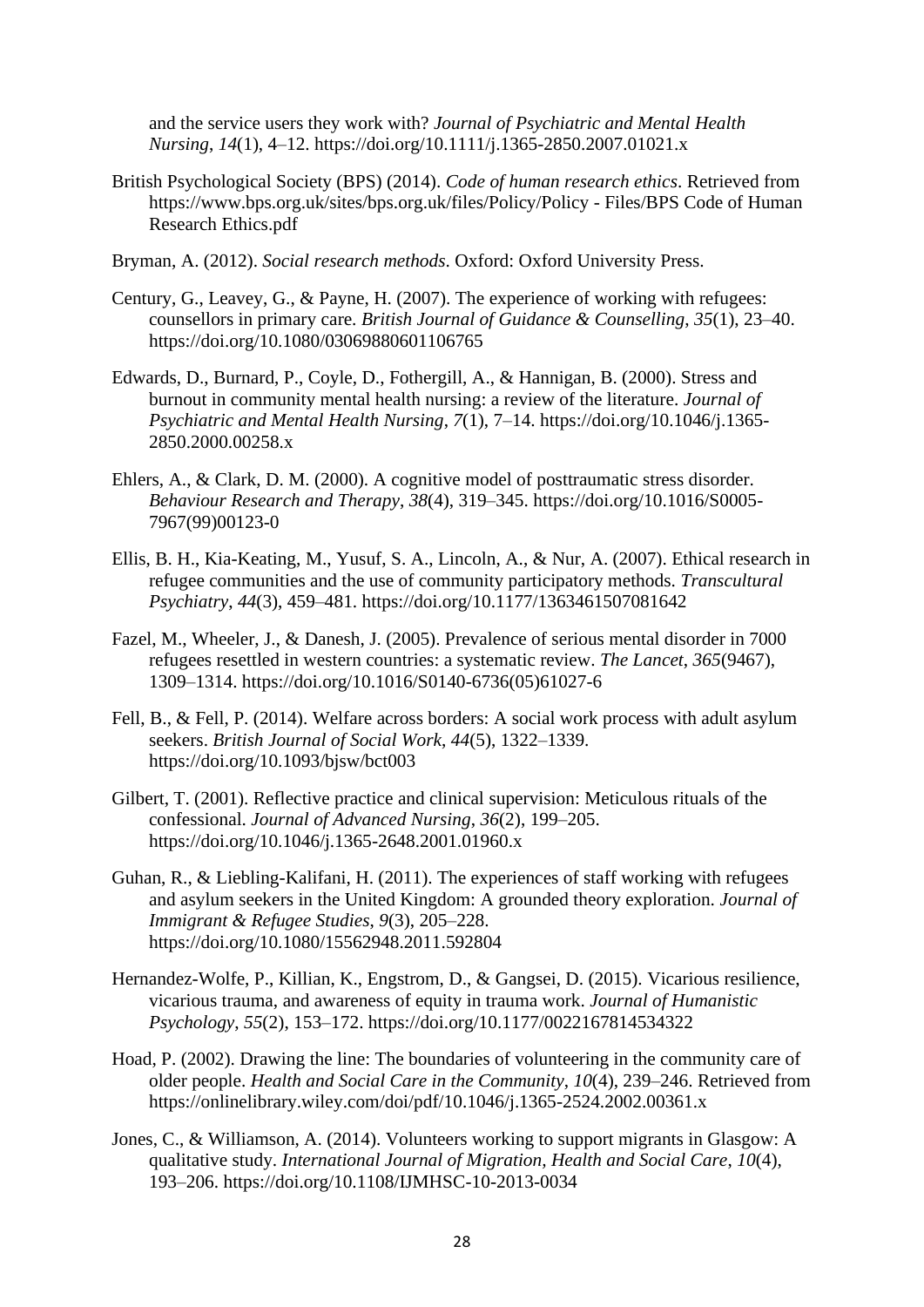- Kearney, M. K., Weininger, R. B., Vachon, M. L. S., Harrison, R. L., & Mount, B. M. (2009). Self-care of physicians caring for patients at the end of life. *Journal of the American Medical Association*, *301*(11), 1155. https://doi.org/10.1001/jama.2009.352
- Ludick, M., & Figley, C. R. (2017). Toward a mechanism for secondary trauma induction and reduction: Reimagining a theory of secondary traumatic stress. *Traumatology*, *23*(1), 112–123. https://doi.org/10.1037/trm0000096
- Lusk, M., & Terrazas, S. (2015). Secondary trauma among caregivers who work with Mexican and Central American refugees. *Hispanic Journal of Behavioral Sciences*, *37*(2), 257–273. https://doi.org/10.1177/0739986315578842
- Morgan, G., Melluish, S., & Welham, A. (2017). Exploring the relationship between postmigratory stressors and mental health for asylum seekers and refused asylum seekers in the UK. *Transcultural Psychiatry*, *54*(5–6), 653–674. https://doi.org/10.1177/1363461517737188
- Neuner, F., Schauer, M., Klaschik, C., Karunakara, U., & Elbert, T. (2004). A comparison of narrative exposure therapy, supportive counseling, and psychoeducation for treating Posttraumatic Stress Disorder in an African refugee settlement. *Journal of Consulting and Clinical Psychology*. https://doi.org/10.1037/0022-006X.72.4.579
- Pietkiewicz, I., & Smith, J. A. (2014). A practical guide to using Interpretative Phenomenological Analysis in qualitative research psychology. *Czasopismo Psychologiczne–Psychological Journal*. Retrieved from https://www.researchgate.net/publication/263767248\_A\_practical\_guide\_to\_using\_Inter pretative\_Phenomenological\_Analysis\_in\_qualitative\_research\_psychology
- Ragins, B. R., Cotton, J. L., & Miller, J. S. (2000). Marginal mentoring: The effects of type of mentor, quality of relationship, and program design on work and career attitudes. *Academy of Management Journal*, *43*(6), 1177–1194. https://doi.org/10.5465/1556344
- Robertshaw, L., Dhesi, S., & Jones, L. L. (2017). Challenges and facilitators for health professionals providing primary healthcare for refugees and asylum seekers in highincome countries: A systematic review and thematic synthesis of qualitative research. *BMJ Open*, *7*(8), e015981. https://doi.org/10.1136/BMJOPEN-2017-015981
- Schweitzer, R., van Wyk, S., & Murray, K. (2015). Therapeutic practice with refugee clients: A qualitative study of therapist experience. *Counselling and Psychotherapy Research*, *15*(2), 109–118. https://doi.org/10.1002/capr.12018
- Smith, J. A., Flowers, P., & Larkin, M. (2009). *Interpretative phenomenological analysis: Theory, method, and research*. London: SAGE Publications.
- Splevins, K. A., Cohen, K., Joseph, S., Murray, C., & Bowley, J. (2010). Vicarious posttraumatic growth among interpreters. *Qualitative Health Research*, *20*(12), 1705– 1716. https://doi.org/10.1177/1049732310377457
- Tedeschi, R. G., & Calhoun, L. G. (1996). The Posttraumatic Growth Inventory: Measuring the positive legacy of trauma. *Journal of Traumatic Stress*, *9*(3), 455–471. https://doi.org/10.1007/BF02103658
- Willig, C. (2013). *Introducing qualitative research in psychology*. Maidenhead: Open